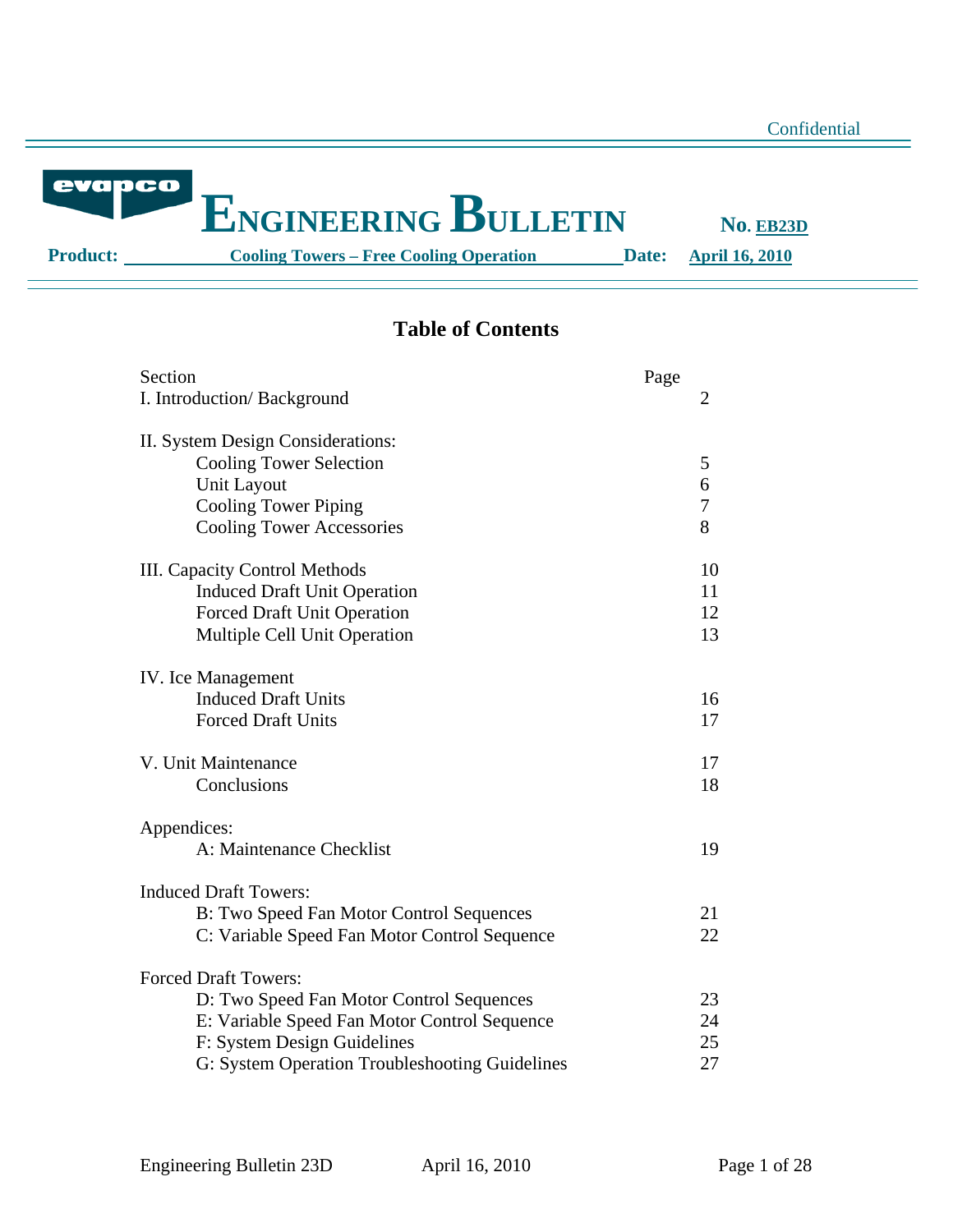## **I. Introduction:**

Cooling towers are used to dissipate heat from air conditioning or industrial process systems. Many of the air conditioning systems currently in use only operate during the summer cooling season, but there are numerous air conditioning and process systems that require cooling year-round. In some cases, the entire cooling system is required to operate during the winter. The cooling tower is required to provide the same 85° F or colder water to the system as it does in the summer, but it does so at lower ambient temperatures. However, there are some applications designed to use the cooling tower for "free cooling". Free cooling is when chilled water is cooled by cooling tower water through the use of heat exchangers without the use of refrigerant compressors. Free cooling can be accomplished when ambient conditions allow the cooling tower to produce "chilled water" for the system.

When the tower is providing "chilled water" to the system, there are periods of time when it must operate in subfreezing conditions. During these periods, when the tower is subjected to very cold ambient conditions, there is greater potential to produce ice in the cooling tower or elsewhere in the system. If an inappropriate cooling tower design is chosen, or if the unit is not operated or winterized properly, excessive amounts of ice can form in the unit resulting in decreased capacity, operational difficulties, and potential damage to the tower.

Cooling tower performance in free cooling applications is dependent upon both the system and cooling tower design. The control sequences applied to the cooling system must consider *management of both the air and water side* of the cooling tower. It is essential that the proper control sequences be applied during free cooling to ensure adequate operation of the cooling tower during low ambient conditions.

When a requirement for free cooling is specified for a project utilizing cooling towers, certain considerations must be made from the very beginning of the project design. First, special care must be taken when laying out the cooling towers to prevent recirculation due to poor tower location and prevailing winds. If a strong prevailing wind is present, adding "wind walls" to an induced draft tower should be considered. Second, the cooling tower should be equipped with basic options such as basin heaters, electric water level control, and vibration switches to prevent operational issues due to basin freezing if a remote sump is not possible. Lastly, capacity control must also be carefully considered, especially if the winter cooling load is significantly less than the summer load. Shutting down individual cells of a multiple cell cooling tower or employing a low-flow header on a singe cell should be utilized. A minimum leaving water temperature of 45°F must be maintained at all times.

Evapco's counterflow cooling towers are well suited for free cooling operation. In a counterflow cooling tower, the fill is completely enclosed and protected from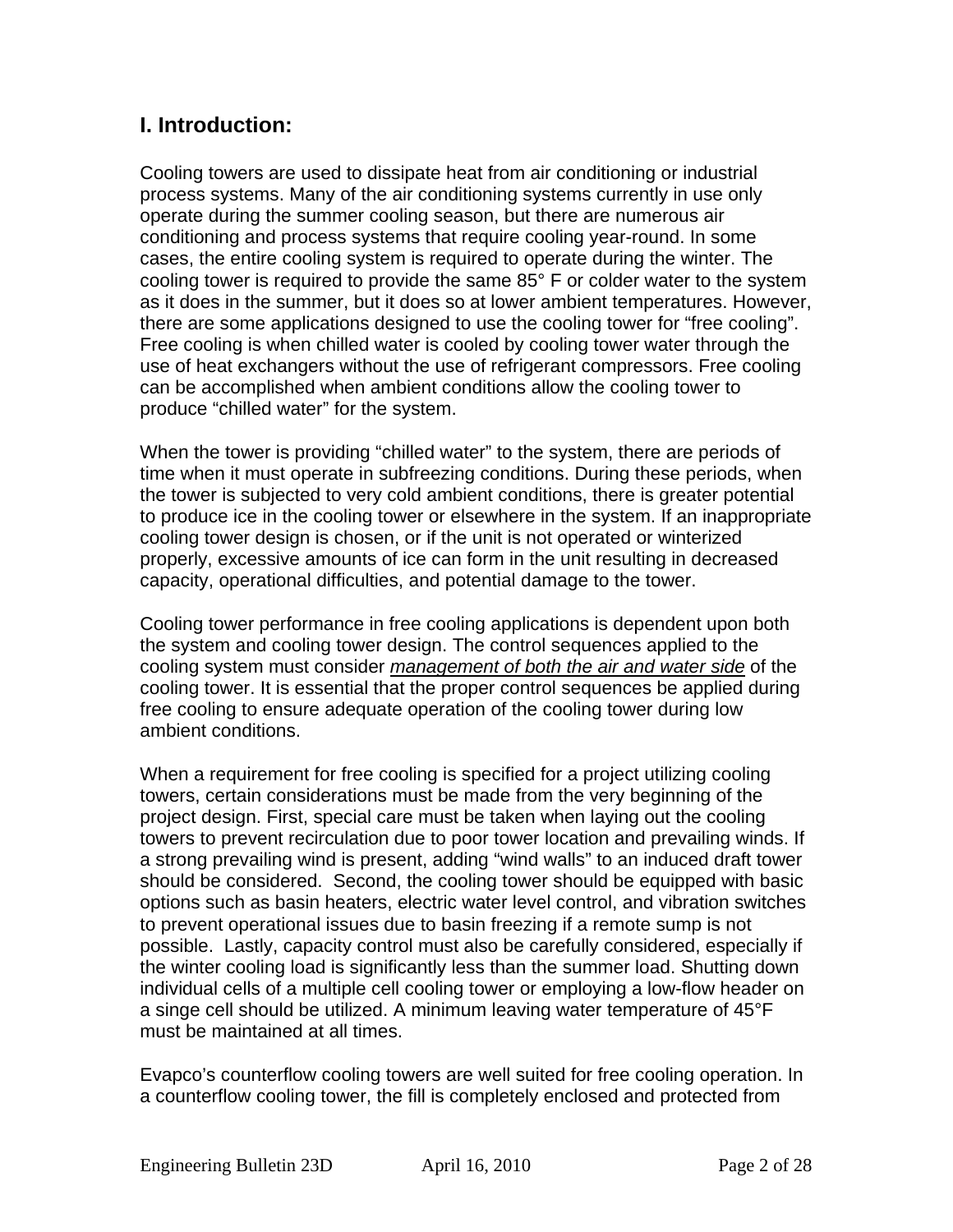outside elements, such as wind, that can cause freezing of the fill pack in low ambient conditions. Additionally, the fill pack is supported from below to prevent sagging in the event freezing should occur due to a system imbalance. The fans, fan motors, and drive systems of Evapco counterflow cooling towers are also designed to be safely run in reverse at up to 50% normal fan speed. However, there are several items to consider when operating a counterflow cooling tower in a free cooling mode. This engineering bulletin will examine the following items in detail: cooling tower design considerations, capacity control and ice management methods for both forced and induced draft units, and proper maintenance procedures to ensure successful operation of the cooling tower during free cooling. The appendix to this bulletin includes a quick-reference summary of the various capacity control sequences as well as system design and troubleshooting guidelines.

## **Background:**

## **Normal Operation:**

An examination of free cooling should begin with a review of the normal operation of the cooling tower during the summer cooling season. The schematic shown in Figure 1 details the operation of the cooling system during typical summer conditions. The chiller is operational and cooling the system chilled water. In a traditional system, the chilled water returns from the conditioned space at 55° F where it has absorbed the heat from the conditioned space. It is then cooled in the evaporator shell of the chiller before being sent back to the conditioned space at 45° F. For these conditions, the chiller and the cooling tower are operating while the heat exchanger shown is isolated from the system and is not included in the system operation.

Simultaneously, the cooling tower is absorbing the building load plus the heat of compression. The cooling tower then transfers this heat load to the atmosphere. In a typical air conditioning system, the water leaves the condenser shell of the chiller and enters the cooling tower at 95° F. The hot water is then cooled to 85° F and then sent back to the condenser shell of the chiller to continue the heat transfer process.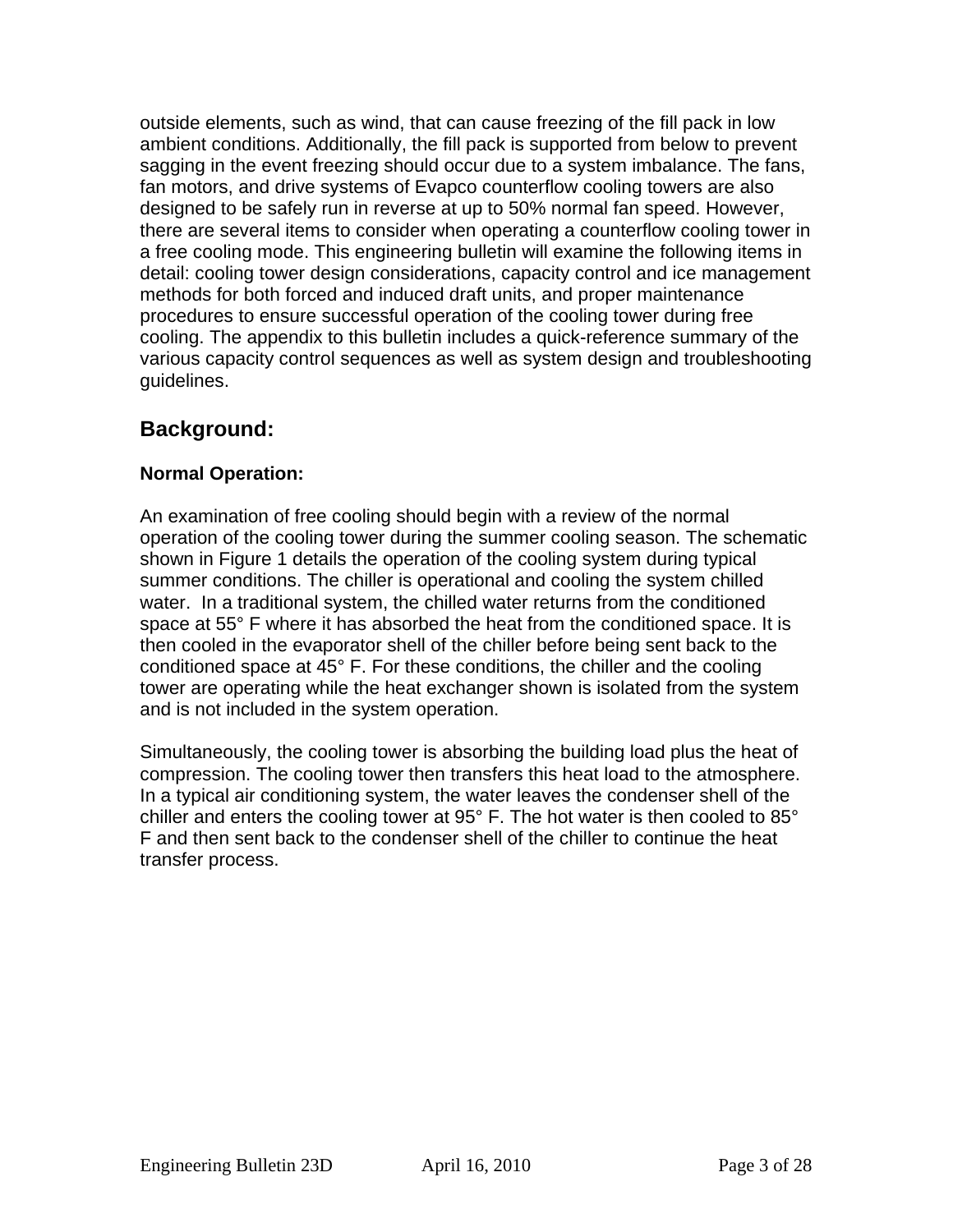

Tower =  $85^{\circ}$ F Leaving Water Temperature Chiller = 45°F Leaving Water Temperature

Figure 1: Cooling System Schematic: Normal Summertime Operation

## **Free Cooling Operation:**

During free cooling, the chiller is not operating. The cooling tower absorbs the building heat load and rejects it to the atmosphere. During the free cooling operation, the cooling tower does not need to remove the heat of compression since the chiller is not operating. The chiller is isolated, and the water from the cooling tower and the conditioned space is bypassed to the heat exchanger. Low ambient conditions allow the cooling tower to provide "chilled water" temperatures as low as 45° F to the primary side of the heat exchanger where it absorbs the building heat load before being returned to the cooling tower. A 2° F approach can be achieved in the heat exchanger where 47° F water on the secondary side provides cooling to the building. Since the cooling loads and the requirement to remove the humidity from the building are reduced in the winter, the "free cooling" chilled water temperatures can be higher than those during summer operation. The temperatures shown in the schematic are typical but are dependent on system loads, winter design conditions, and desired building temperatures. The design engineer is responsible for defining the system parameters which will allow you to select an appropriate cooling tower for the free cooling operation.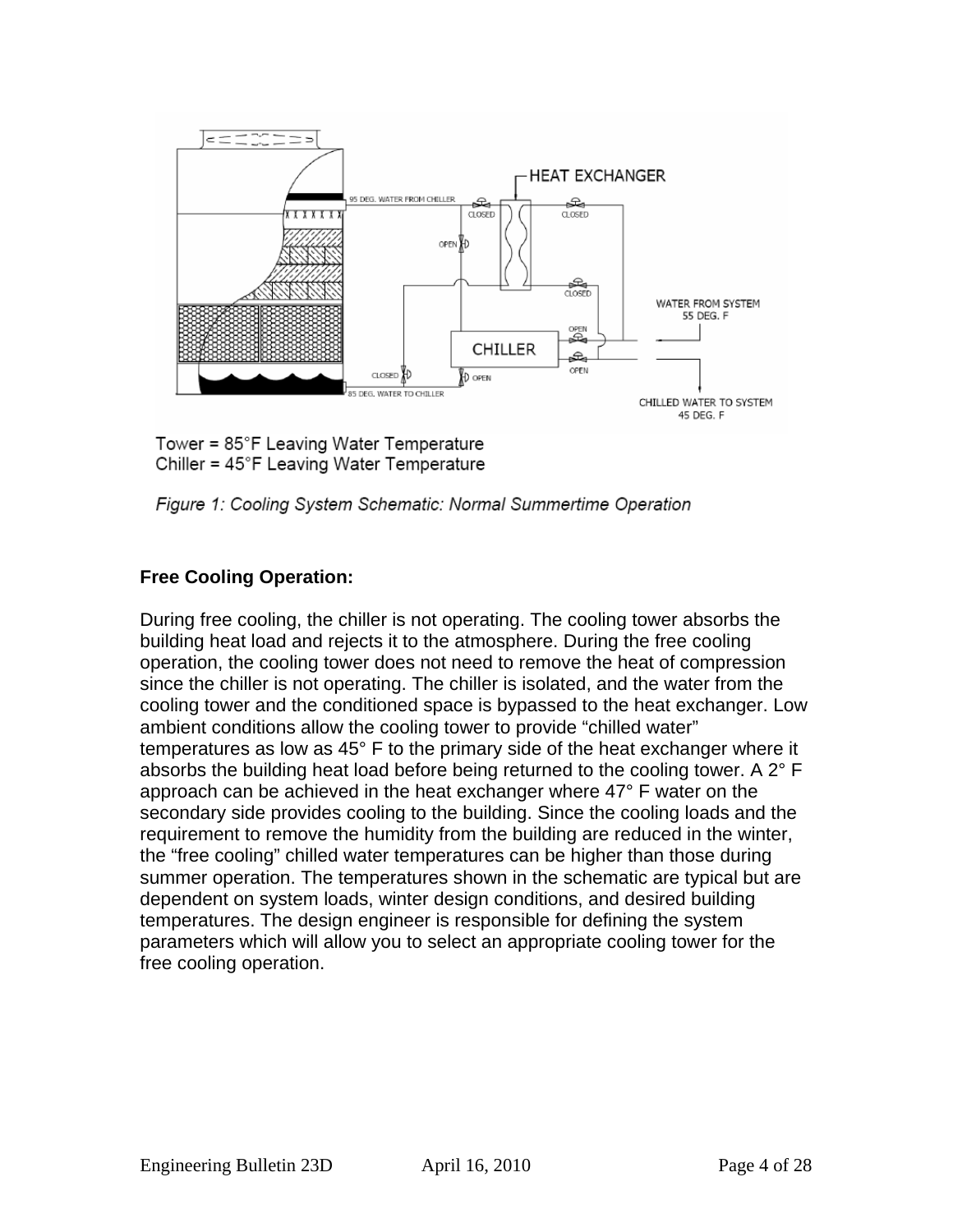

Tower = 45°F Leaving Water Temperature Heat Exchanger = 47°F Leaving Water Temperature

Figure 2: Cooling System Schematic: Free Cooling Operation (Indirect System)

## **II. Free Cooling: System Design Considerations**

When considering a free cooling application, it is important to properly plan the design of the cooling tower system. The following items should be considered during the design phase of a project:

- Cooling Tower Selection
- Unit Layout
- Cooling Tower Piping
- Cooling Tower Accessories
- Transition from Free Cooling to Mechanical Cooling

## **Cooling Tower Selection:**

The first item to consider when designing a cooling tower system is the primary design condition – summer conditions or winter (free cooling) conditions. This design condition will drive the unit selection. If the winter condition is driving the unit selection, a larger unit will be required than would be normally selected for summer only operation. This occurs because it is more difficult for the cooling tower to reject heat at low ambient operating conditions. Further, although a single cell unit may meet the summer and winter design conditions, a multiple cell unit may be a better selection for winter operation. Since the water flow rate for winter operation may be less than the summer flow rate, it can be concentrated in fewer cells, which allows the flow rate per cell to remain high, thus reducing the potential for ice formation inside the tower. Multiple cell units also provide backup capacity if an operating cell requires defrosting or were to fail.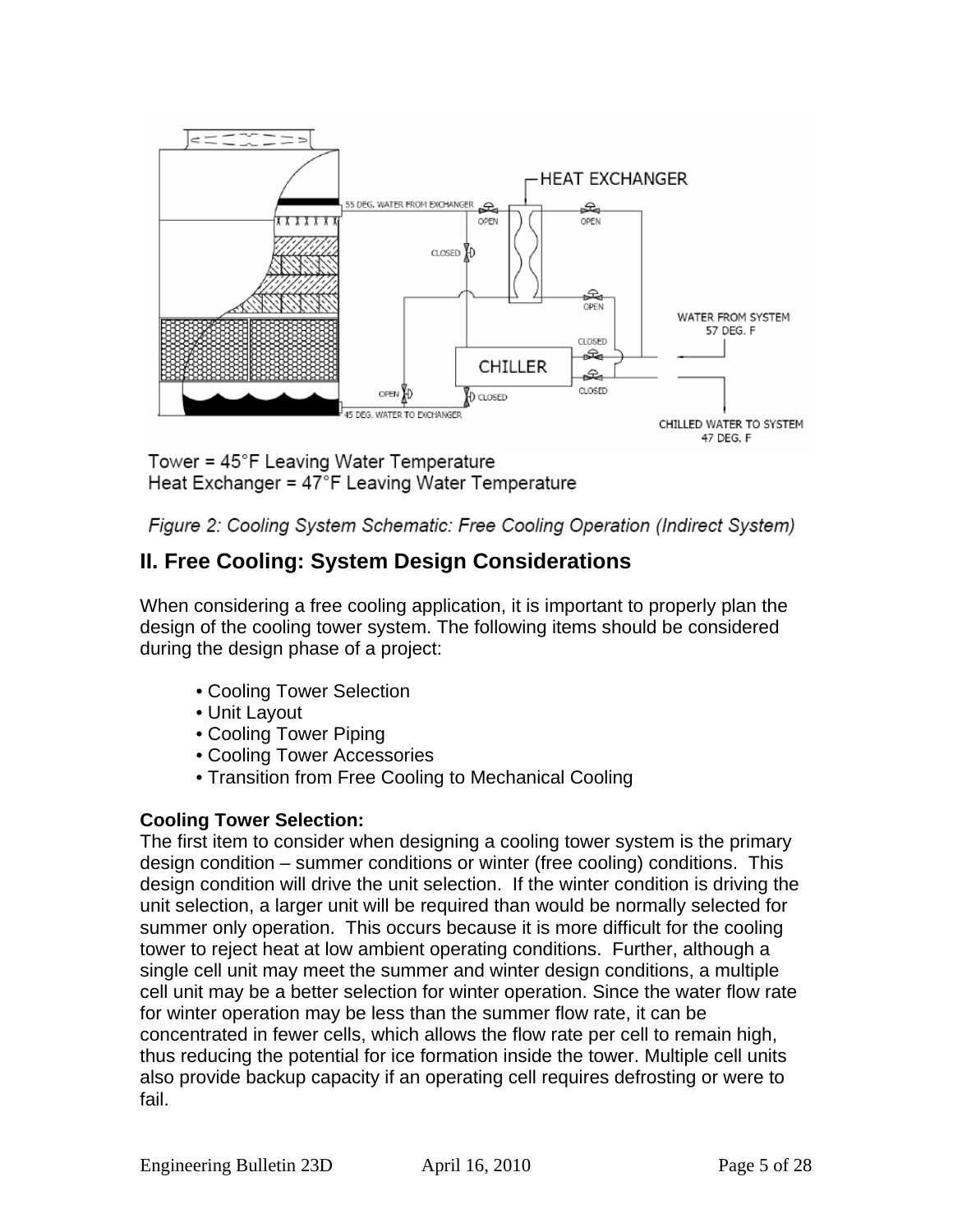### **Unit Layout:**

Careful consideration must be given to the proper location and layout of the cooling tower(s) on every project. Adequate unobstructed air flow must be provided for both the intake and discharge of the unit. It is **imperative** for cooling towers used for free cooling that the equipment **layout minimizes the potential for recirculation**. During summer operation, recirculation can dramatically reduce the cooling tower capacity, however during winter operation it can result in condensate freezing on the inlet louvers, fans, fan shafts, and fan screens. The buildup of ice in these areas can adversely affect air flow to the unit or, in more severe cases, lead to failure of these components. EVAPCO strongly encourages the use of a vibration switch on units that are to be used for winter operation.

See Figure 3 for correct and incorrect installations for forced and induced draft units.



Figure 3: Correct and Incorrect Layouts for Forced and Induced Draft Units.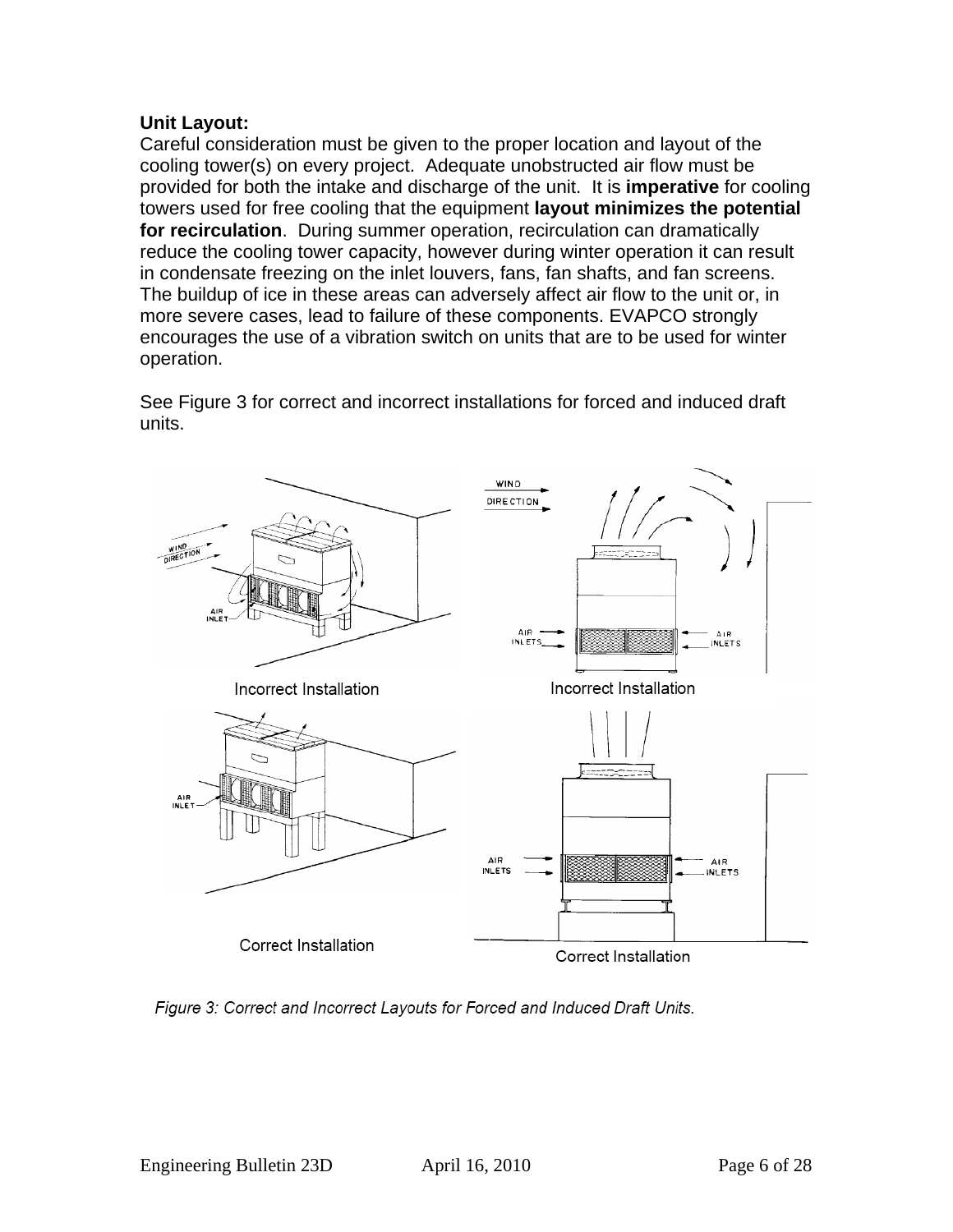**Cooling tower performance can be affected by prevailing winds**. High winds can create icing conditions on the inlet louvers and fan screens, adversely affecting air flow to the tower. EVAPCO **can install** *"wind walls"* **in its induced draft cooling towers to help alleviate the problems associated with installations that experience high winds** (see Figure 4).



Figure 4: Wind wall Installation

In addition, the prevailing winds in poor unit layouts can cause a downward airflow of the moisture laden discharge air, which can condense on the unit surfaces and quickly freeze. This phenomenon promotes ice formation on the inlet louvers of induced draft units and on the fans of forced draft units.

For more information on cooling tower layout, please refer to EVAPCO Equipment Layout Bulletin 311.

## **Cooling Tower Piping:**

When designing a cooling tower system for free cooling applications, several piping details should be considered to ensure proper winter operation of the unit. A cooling tower bypass needs to be incorporated into the system design to allow water to "bypass" the tower's water distribution system as a means of capacity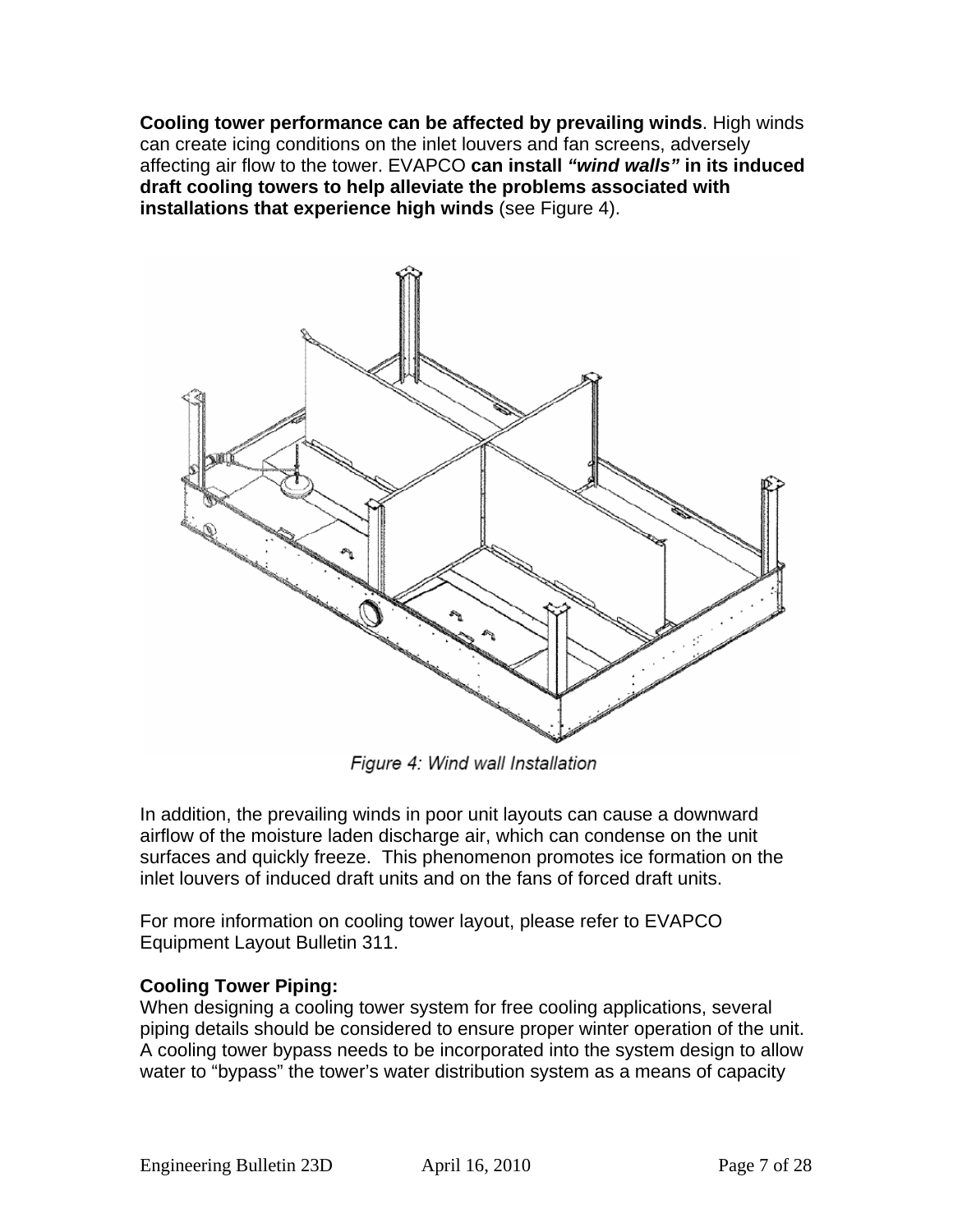control during low load conditions. There are several ways to design the system piping to accommodate the cooling tower bypass.

### **EVAPCO recommends that the cooling tower bypass be installed in the condenser water piping system. A bypass installed in this manner will require a section of pipe between the condenser water supply and return leading to and from the cooling tower.**

Bypassing the cooling tower water directly into the cold water basin is another method of a cooling tower bypass. Evapco can provide a factory installed bypass connection in the cold water basin of the tower. Refer to Engineering Bulletin 33 for further information on cooling tower bypass connections. In either method of bypass (in the system piping or tower sump), it is good practice to install the bypass valve below the cold water basin level to assure good head pressure on the valve.

Regardless of what type of bypass arrangement is used, Evapco recommends that only a **FULL FLOW BYPASS** be used during free cooling operation. This means that the total flow rate to the tower must either be sent to the water distribution system or bypassed. ALTHOUGH IT MAY BE ACCEPTABLE TO USE A PARTIAL BYPASS DURING THE SUMMER, **NEVER USE A PARTIAL COOLING TOWER BYPASS DURING FREE COOLING OPERATION!** Reduced flow over the tower can result in uneven water flow over the heat transfer media (fill) which can cause scaling during summer operation and ice formation during winter operation.

### **Freeze Protection:**

Another important consideration during free cooling system design is to ensure that the necessary piping and accessories are heat traced and insulated. All water inside the cooling tower drains (by gravity) to the cold water basin – no additional provisions are required within the cooling tower. However, all external piping that does not drain (makeup water lines, equalizers, and riser piping) must be heat traced and insulated to ensure that they do not freeze. System piping accessories (makeup water and control valves, water circulation pumps, and water level control packages) also require heat tracing and insulation. If any of these items are not heat traced and insulated, the ensuing ice formation in these components may result in failure causing a shutdown of the cooling tower(s).

## **Cooling Tower Accessories:**

The major concern when operating a cooling tower during the winter for free cooling is freeze protection. If a cooling tower does not have the appropriate accessories, excessive amounts of ice may form inside or on the unit which could lead to a significant reduction in thermal capacity or a catastrophic equipment failure. However, the appropriate accessories to prevent or minimize ice formation during free cooling operation are relatively simple and inexpensive. These accessories include multi-speed or inverter duty motor(s), wind walls,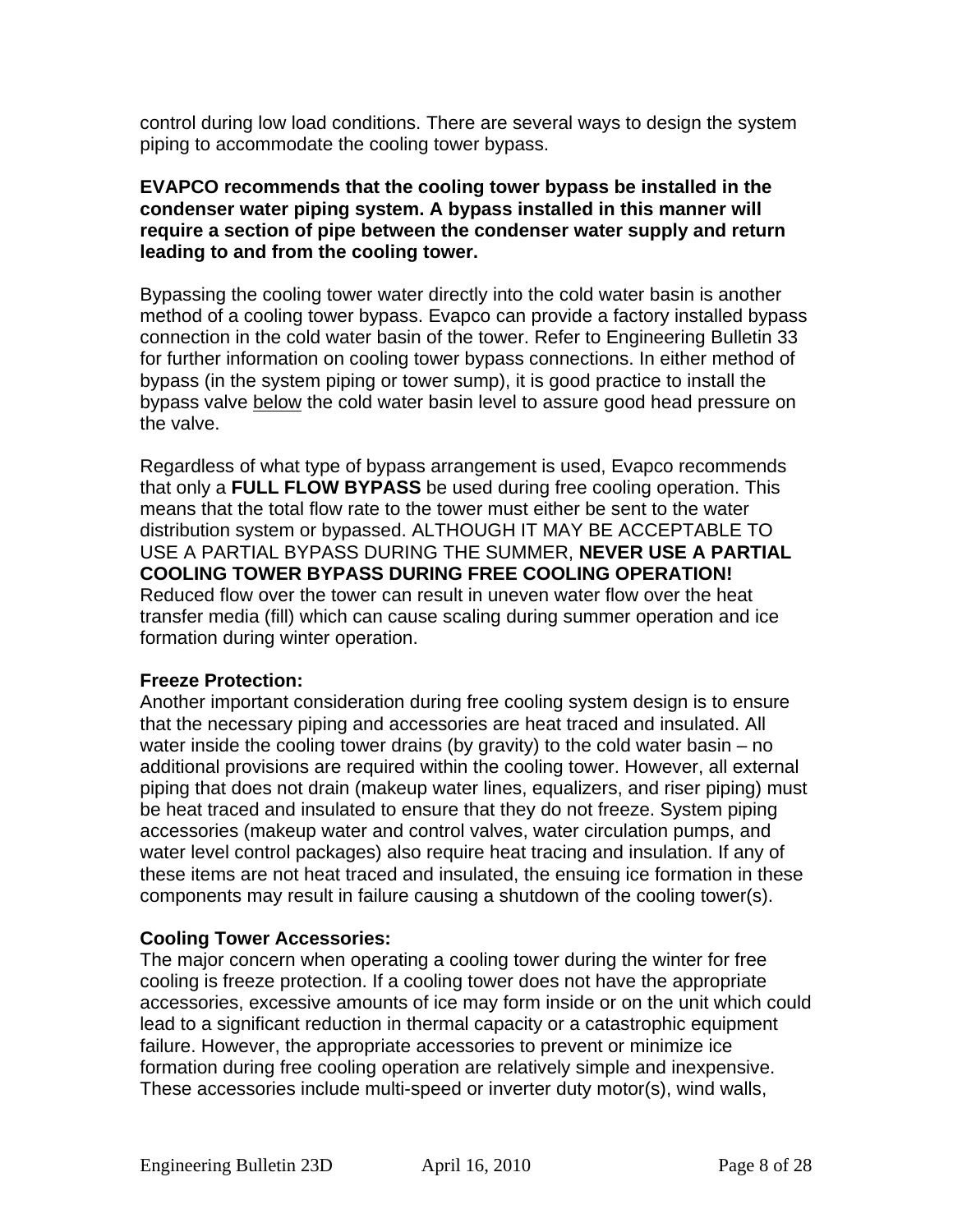extended drip angles, cold water basin heaters, remote sump connections, electronic water level control and vibration cutout switches. Each of these accessories ensures that the cooling tower will function properly during continuous low-ambient temperature operation.

### Multi-Speed Motors:

When cooling towers are utilized in a free cooling application, it is important that they are supplied with motors that can be operated at reduced speed and in reverse up to 50% speed. This is to allow the leaving water temperature to remain as low as possible and to allow for a defrosting cycle.

### Extended Drip Angles:

Drip angles are used in all AT-style cooling towers to direct the water away from the air inlet louvers. Extended drip angles are most effective in extremely cold environments when the cooling towers are utilized for free cooling. Extensions of up to 18" are available for installation either as a factory installed option or in the field as a retrofit. Years of field experience has shown that drip angle extensions of up to 6" are very effective for most climates and have insignificant effects on summer cooling tower thermal performance. Extensions over 6" and up to 18" are designed to be removable. This allows for excellent winter operation and excellent summertime performance as well. Extended drip angles are particularly helpful during periods of reduced fan speed operation, when they can be utilized to further direct the system water into the center of the basin and away from the inlet louver surfaces. Contact EVAPCO's Marketing Department for performance implications and pricing.

### Wind Walls:

Wind walls can be utilized on units in order to reduce "blow-through" a cooling tower basin when a tower is sited in a location with strong prevailing winds. This reduces the potential for ice build-up on the wind-exit side of the basin, as well as the potential for ice build-up on surfaces inside the cooling tower basin.

### Cold Water Basin Heaters:

Basin heaters can be furnished with the cooling tower to prevent the water from freezing in the basin when the tower is idle during low ambient temperatures. The basin heaters are designed to maintain a minimum basin water temperature of 40°F at a 0°F ambient temperature. The basin heaters are only energized when the condenser water pumps are off and no water is flowing over the tower. As long as there is a heat load and water is flowing through the tower, the heaters do not need to operate. The standard factory-supplied basin package uses electric immersion heaters. However, other types of heaters such as hot water and steam coils or steam injectors can be furnished by EVAPCO. In addition, if ambient conditions below 0°F are anticipated, higher capacity heaters can be furnished. Contact EVAPCO's Marketing Department for heater sizing.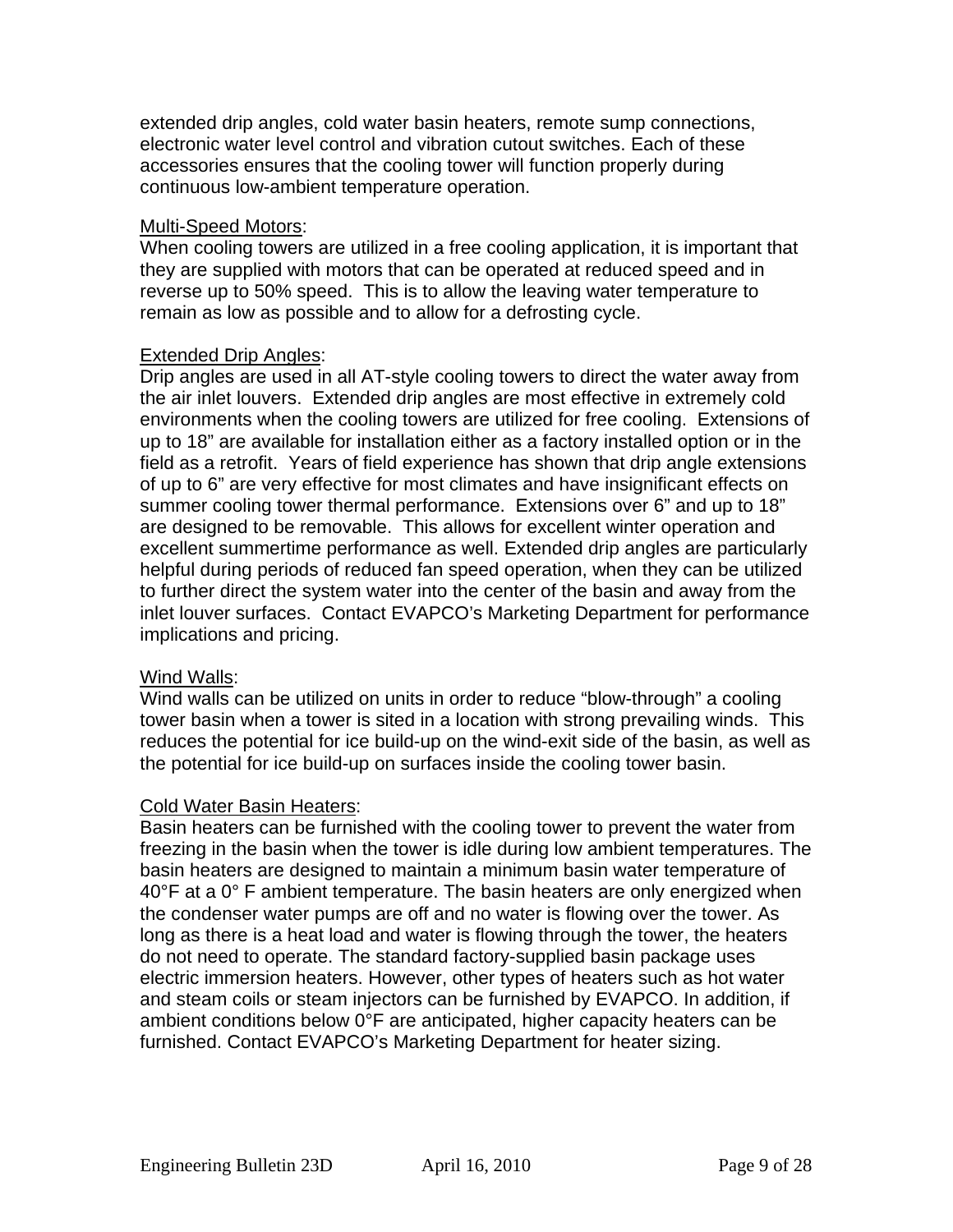### Electric Water Level Control:

For cooling towers that are to be used for free cooling applications, EVAPCO recommends the use of the optional electronic water level control package. This package replaces the standard mechanical float and valve assembly and consists of a three probe water level sensor mounted in a PVC standpipe assembly which electronically controls a solenoid type makeup valve with "y" strainer. The electronic water level control eliminates the freezing problems that can occur with the standard mechanical float assembly. In addition, it provides very accurate control of the basin water level and does not require field adjustment even under varying load conditions. Note that the standpipe assembly, makeup water piping and solenoid valve must be field heat traced and insulated to prevent them from freezing.

### Remote Sump:

A remote sump located in an indoor heated space is an excellent way to prevent freezing in the cold water basin of the cooling tower during idle or no load conditions. EVAPCO can provide connections in the cold water basin to accommodate for remote sump installations. Refer to Engineering Bulletin 30 for proper sizing and quantity of remote sump connections. Please note that although units with remote sump operation do not require pan heaters, electronic water level control, makeup water valves or bypass connection installed in the cold water basin, the potential for freezing problems during free cooling operation still exists.

## Vibration Cutout Switches:

Another useful accessory for units operating during the winter is a vibration switch. During severe winter conditions, ice can form on the fans of cooling towers causing excessive vibration. Should this condition occur, the vibration switch shuts off the fan avoiding potential damage to or failure of the drive system.

## **III. Capacity Control Methods:**

Induced draft and forced draft cooling towers require separate guidelines for capacity control during free cooling applications, which are detailed on the following pages.

The sequence of control for a cooling tower operating during low ambient conditions is much the same as a cooling tower operating under summer conditions, provided the ambient temperature is above freezing. When the weather becomes very cold, additional precautions must be taken to avoid the potential for damaging ice formation.

It is very important to maintain close control of the cooling tower during winter operation. EVAPCO recommends that a **MINIMUM leaving water temperature of 45°F** must be maintained during free cooling operation. However, laboratory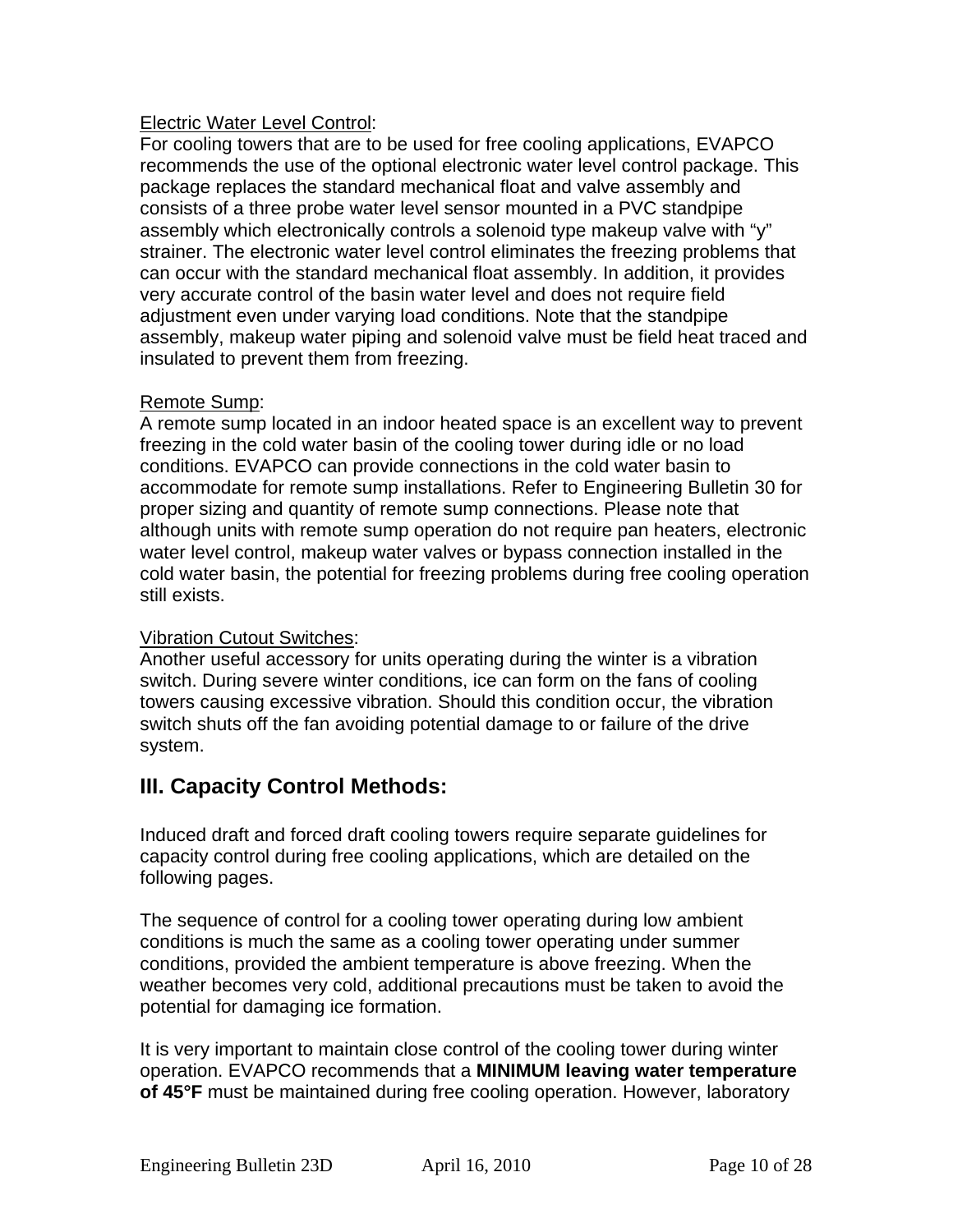testing and field experience has shown that 42°F should serve as the ABSOLUTE MINIMUM leaving water temperature. Obviously, the higher the leaving water temperature from the tower, the lower the potential for ice formation. This assumes that the proper water flow over the cooling tower is maintained and the fan operating procedures mentioned in the bulletin are followed.

The following pages provide a summary of the capacity control sequences for both induced and forced draft units. A sequence of operation for towers utilizing single speed, two-speed, and variable speed motor controls are shown. Also included are the capacity control considerations for multiple cell cooling towers. In the Appendix of this bulletin, the recommended capacity control sequences are shown in further detail for cooling towers operating during free cooling conditions.

## **Capacity Control (Induced Draft):**

Capacity control of induced draft cooling towers operating during free cooling applications can be achieved using a variety of methods. The most common methods of capacity control are:

Cycling Single Speed Fan Motors Using Two Speed Fan Motors Using Variable Frequency Drives (VFD's)

The simplest method of capacity control of a cooling tower during free cooling operation is cycling the fan motor on and off in response to the leaving water temperature of the tower. However, this method of control results in larger temperature differentials and longer periods of time with the fans off. During extremely low ambient conditions, the moist air may condense and freeze on the fan drive system. Therefore, fans must be cycled during extremely low ambient conditions to avoid long periods of idle fan operation whether the water is flowing over the fill, or in bypass. Please note that excessive fan cycling may cause fan motor damage: the number of fan motor starts and stops should be limited to six per hour. If the building loads are small, the tower will see extended periods with the fans off, causing a greater potential for icing to occur on the intake louvers of the unit. As a result, cycling single-speed fan motors is the least recommended method of capacity control.

Another method of capacity control is to use two-speed fan motors, which include an additional step of capacity control. This step reduces the water temperature differential, and therefore the amount of time that the fans are off. In addition, two speed motors provide a significant savings in energy costs, since the tower has the potential to operate on low speed for the majority of the free cooling season.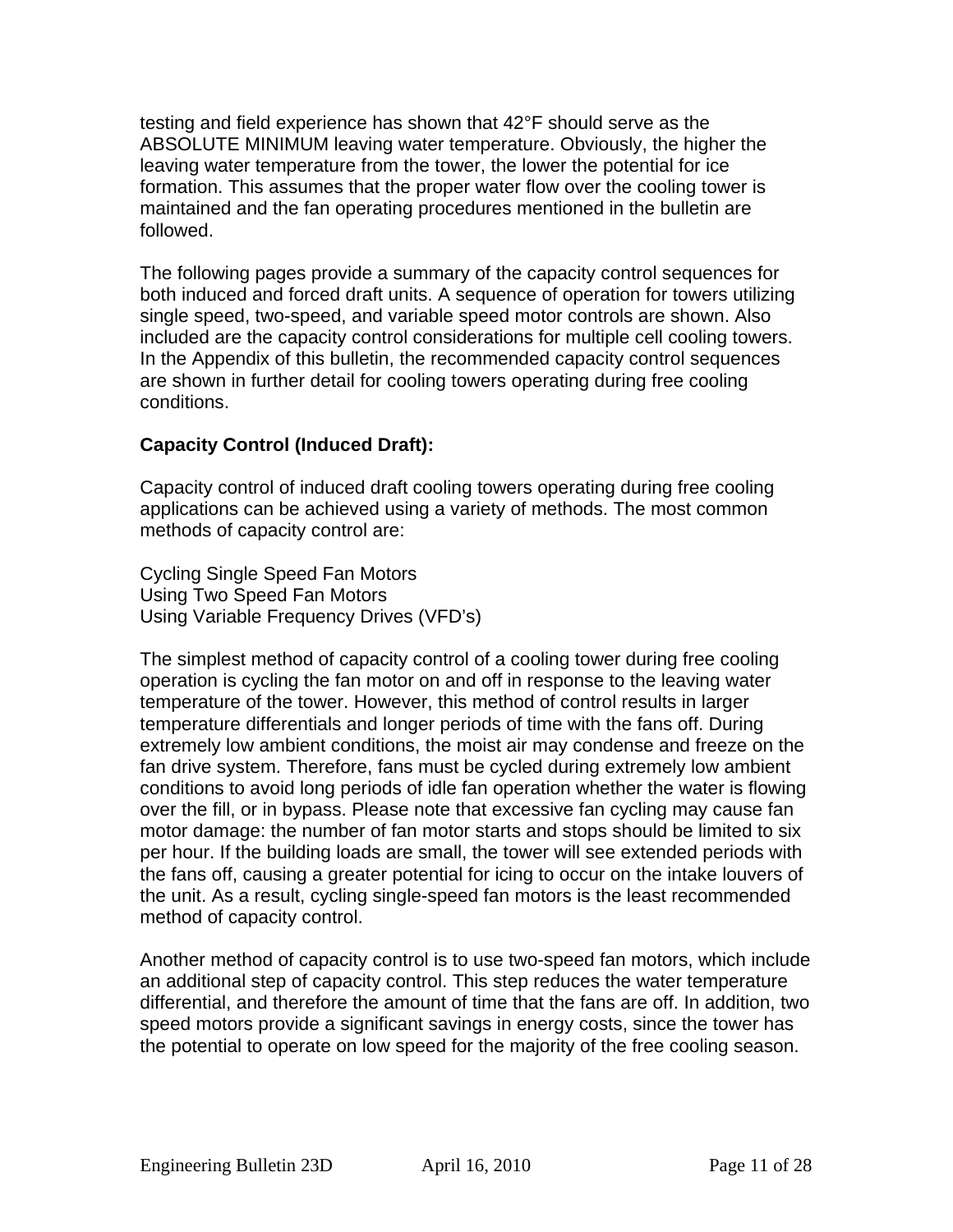The most accurate method of capacity control for an induced draft tower is to use variable frequency drives. This allows much closer control of the leaving water temperature by allowing the fan(s) to run at the appropriate speed to closely match the building load. However, the application of a VFD with an induced draft cooling tower could contribute to the formation of the ice during sub-freezing conditions. As the building load decreases, the variable frequency control system may operate for long periods of time at fan speeds below 50 percent. Operating at low leaving water temperatures and low air velocity through the unit can cause ice to form at various locations in the unit. Therefore, **it is recommended that the MINIMUM speed of the variable frequency drive be set at 50 percent of full speed to minimize the potential for ice to form in the unit during low ambient cooling tower operation**. See the Ice Management section for additional information.

Please note the following concerning critical fan speeds: All current lines of EVAPCO induced draft towers utilize fans that do NOT have critical speeds. However if an older EVAPCO induced draft cooling tower is to be retrofitted for free cooling duty, there may be critical fan speeds that need to be avoided. Please refer to Engineering Bulletin # 39 for information on applying variable frequency drives to cooling towers.

## **Capacity Control (Forced Draft):**

Capacity control of forced draft cooling towers operating during free cooling applications can be achieved by several different methods. Similar to the induced draft units, the most common methods of capacity control are cycling single speed fan motors, using two speed fan motors or pony motors, or utilizing variable frequency drives to control the cooling tower fan(s). Although capacity control methods for forced draft units are similar to those used for induced draft units, there are several major differences detailed below.

The simplest method of capacity control for a forced draft units is to cycle the fan(s) on or off. However, this method of control results in larger temperature differentials and periods of time with the fans off. When the fans are cycled off, the water falling through the unit can induce air flow through the fan section. During extremely low ambient conditions, this moist air may condense and freeze on the cold components of the fan drive system. If conditions change and cooling is needed, the excessive amounts of ice that may have formed on the drive system can destroy fans and fan shafts that are suddenly required to operate. Therefore, fans MUST be cycled during low ambient operation to avoid long periods of idle fan operation. Please note that excessive cycling can damage the fan motors. Limit the number of starts to six per hour.

Two speed or pony motors offer a better method of control than single speed motors. The two speed motor control will allow an additional step of capacity control, reduce water temperature differentials and the amount of time that fans are off, and provide savings in energy costs. This method of capacity control has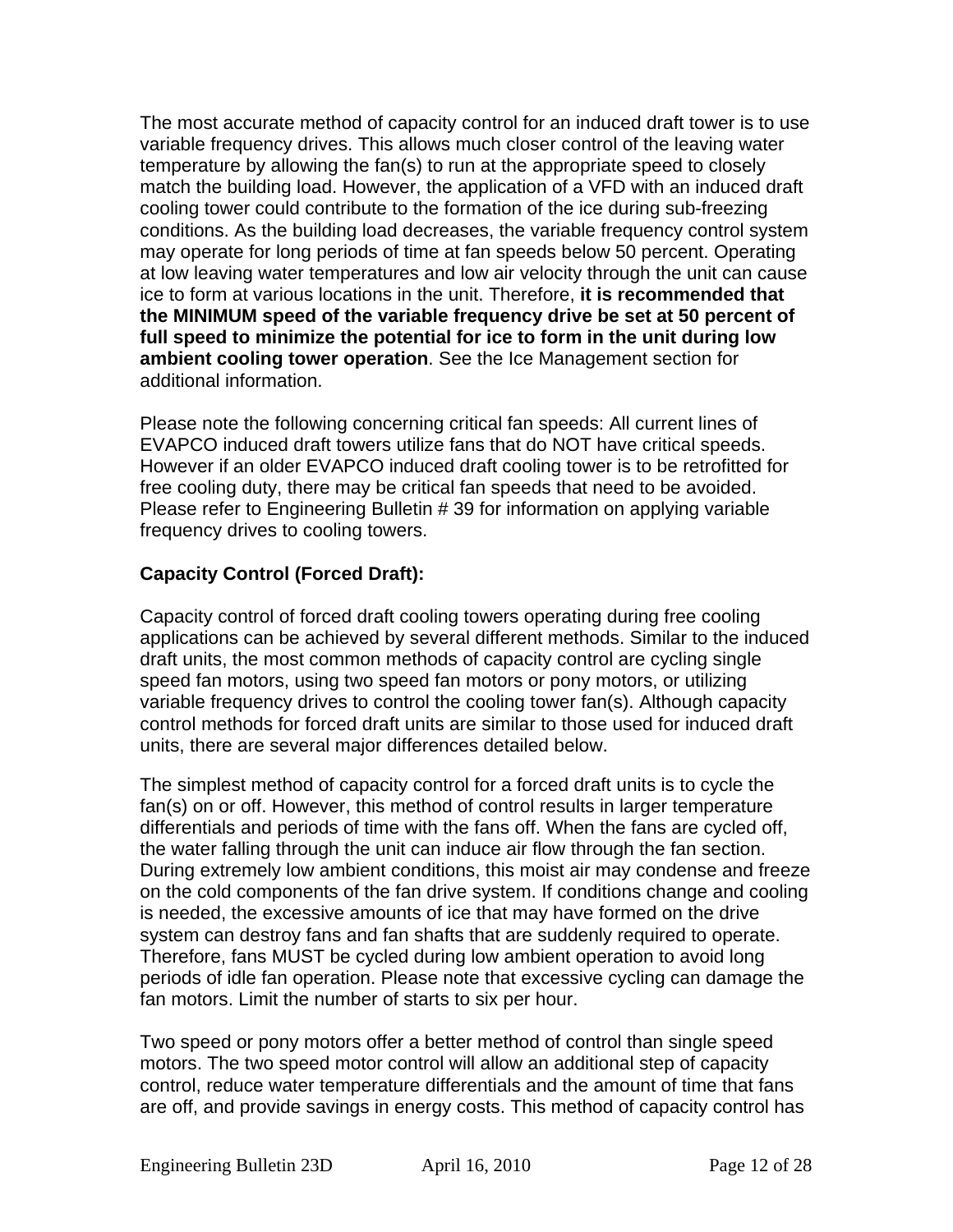proven effective for applications where load variations are excessive and winter conditions are moderate.

Variable frequency drives provide the most flexible method of capacity control for forced draft cooling towers. The variable frequency drive control system allows the fans to run at a nearly infinite range of speeds to match the unit capacity to the system load. During periods of reduced load and low ambient temperatures, the fans can be maintained at a minimum speed (25% of full speed) which ensures a positive pressure inside the unit. This positive pressure in the unit prevents moist air from migrating towards the cold fan drive components reducing the potential for condensation to form and then freeze on them. The variable speed drive method of control should be implemented for applications that experience fluctuating loads and severe winter temperatures.

## **Capacity Control (Multiple Cell Units):**

Multiple-cell induced and forced draft cooling towers require different control sequences than single cell cooling towers. It is important that the fans and water flow over each cell be controlled properly on multiple cell cooling towers.

Proper fan control is essential to avoid the potential for building ice in one of the cells of a multiple-cell cooling tower. All fans in operating cells MUST be controlled simultaneously to avoid freezing conditions in any one cell. The correct method for fan control of a multiple-cell cooling tower during free cooling operation is shown in figure 6. Instead of cycling one fan on and one fan off; both fans should be operated together at low speed in order to reach a 45 degree leaving water temperature. This method of operation has the same 65 degree water entering both cells; however with both fans operating at low speed, this allows 45 degree water to enter the basin from each cell. The final leaving water temperature of the cooling tower is 45 degrees, and the potential for freezing in any one cell is eliminated.

The **INCORRECT** method of multiple cell fan control is shown below in figure 5. In this example, 65 degree system water is pumped through each cell's water distribution system. However, the fan in Cell 1 is off and the fan in Cell 2 is on. Since the fan is off in Cell 1 water entering the basin is 55 degrees, and the fan of Cell 2 is on water entering the basin is 35 degrees, the resulting net water temperature between the basins is 45 degrees. This meets the required minimum temperature of 45 degrees; however the Cell 2 temperature is too low which may result in localized freezing.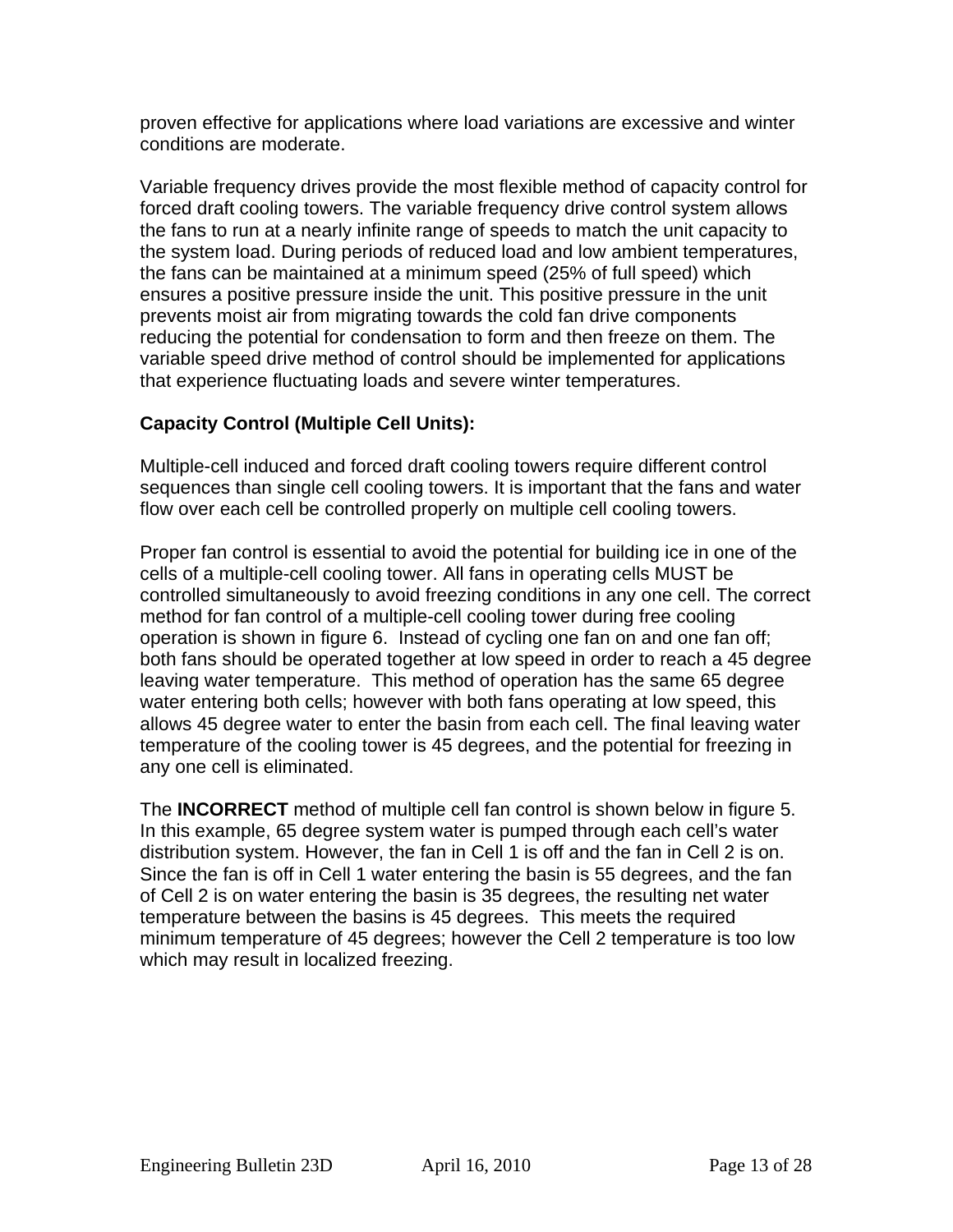

Figure 5: Incorrect Method of Multiple Cell Fan Operation

Along with providing the proper fan control, it is also strongly recommended that the leaving water temperature be monitored in all cells. The basin temperature sensors can be placed in either the suction piping or the cold water basin. This can help determine possible icing conditions in each cell. However, if two cells operating together have too much capacity causing excessive fan cycling, then directing all of the load to one cell and shutting down the other cell completely should be considered.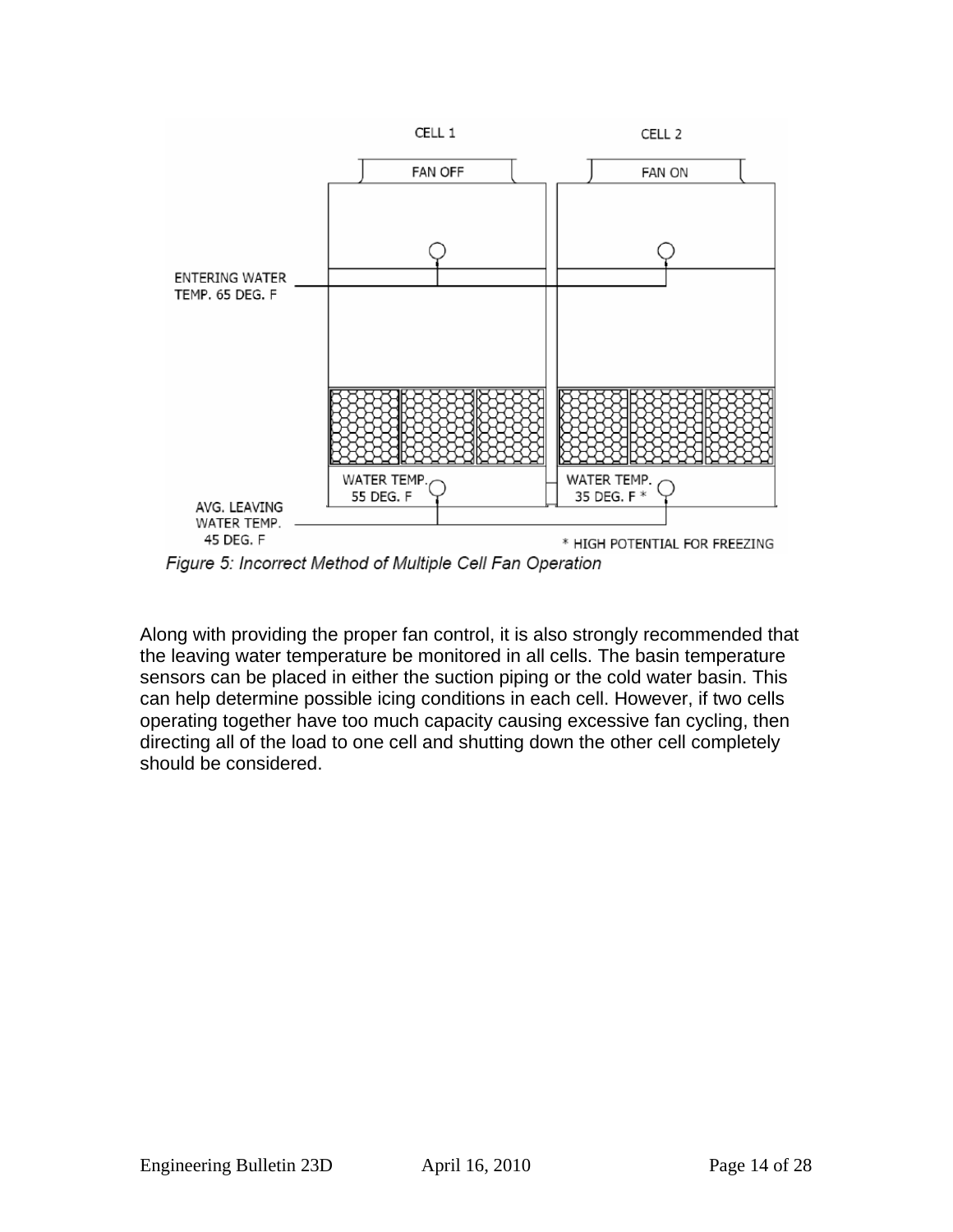

Figure 6: Correct Method of Multiple Cell Fan Operation

Typically, the winter cooling loads are much less than what is seen during the summer cooling season. Therefore, the water flowrate through the tower may be reduced, which can create the potential for ice buildup on or inside the unit. **EVAPCO recommends that the water flowrate be directed to as few cells as possible, since the cooling tower performs better with the system flowrate as near the design flow per cell as possible. This ensures that the water distribution system maintains a proper spray pattern over the fill and avoids a low flow condition that can lead to ice formation inside the cooling tower.**

In some cases, design winter flow rates are reduced beyond the lower limits of the spray nozzle performance range. In this case, a special water distribution system can be incorporated to accommodate the winter design flowrate. This design may utilize an additional water distribution system with spray nozzles that are capable of performing under very low flow conditions, or may be done by simply using an EvapJet® nozzle with a smaller orifice. Typically, the additional water distribution system is limited to one cell of the induced draft cooling tower. Please contact the Marketing Department for sizing, selection, and feasibility of using a low-flow header for free cooling applications. Currently, this approach would only be taken for a retrofit application.

All AT style cooling towers currently utilize the *Variflow* header system. This system uses the EvapJet® nozzle to effectively manage system water flow over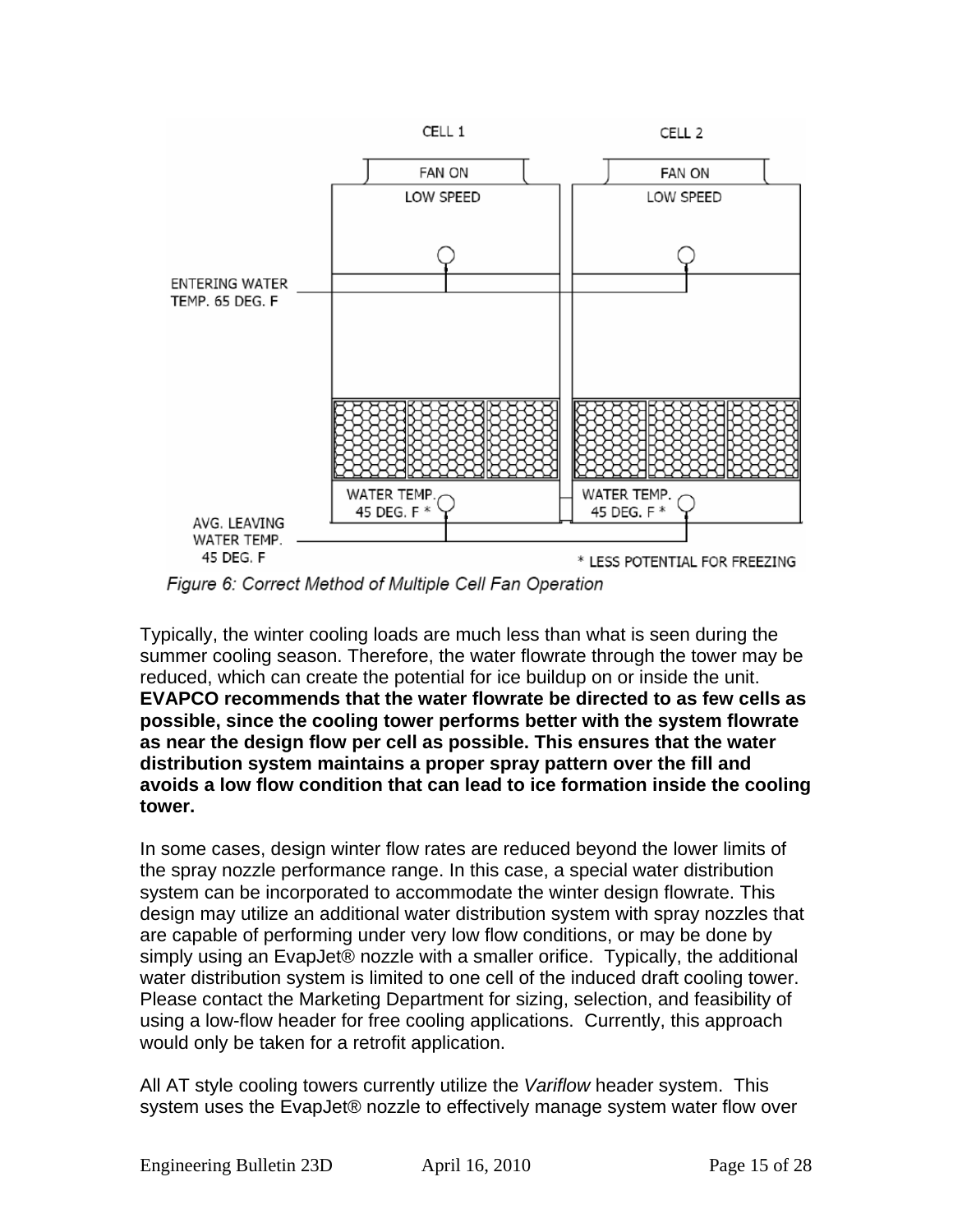the cooling tower fill between 100% and 50% of the design flowrate. If the winter or free-cooling design flowrate is less than 50% of the summer design, please contact the EVAPCO Marketing department for an alternate header design selection.

## **IV. ICE MANAGEMENT:**

When operating a cooling tower in subfreezing ambient conditions during free cooling mode, the formation of ice is possible. The key to successful operation during cold winter conditions is to control or manage the amount of ice that builds up in and on the unit. If excessive ice build-up occurs, it can lead to severe operational difficulties as well as damage to the cooling tower. The following pages provide ice management methods for both induced draft and forced draft cooling towers. Following these guidelines will minimize the amount of ice that forms in and on the cooling tower, which will lead to better operation during the free cooling season.

## **INDUCED DRAFT UNITS:**

When operating an induced draft cooling tower during the winter for free cooling, the control sequence must have a method to manage the formation of ice in and on the unit. The simplest method of managing the amount of ice buildup is by cycling the fan motor(s) off. During these periods of idle fan operation, the warm water that is absorbing the building load flows over the cooling tower to help melt any ice that has formed in the fill, basin or louver area. In more severe climates, the incorporation of a defrost cycle may be used to manage the ice formation in and on the unit. During the defrost cycle, the cooling tower fan(s) are reversed at *no more than half speed* while the system pump flows water through the cooling tower's water distribution system. Operating the unit in "reverse" will melt any ice that has formed in the unit or on the intake louvers. Please take note that the fans may need to be cycled off prior to a defrost cycle to assure the can comes to a complete stop and allow the water temperature to rise. **NOTE: the defrost cycle requires the use of reversible variable frequency drives or two speed motors with reverse cycle starters.** All multi-speed or VFD duty motors supplied by EVAPCO, whether for standard belt drive or optional gear drive induced draft units, are capable of reverse operation.

The defrost cycle should be incorporated into the normal control scheme of the cooling tower system. The control system should allow for either a manual or an automatic method to control the frequency and duration required to completely melt the ice from the cooling tower. The frequency and duration of this defrost cycle is dependent on the control methods, the actual load, and ambient winter conditions. Some applications will build ice quicker than others, thus requiring longer and more frequent defrost periods. Therefore, frequent inspection of the tower during the free cooling season will help "fine tune" the frequency and duration of the defrost cycle.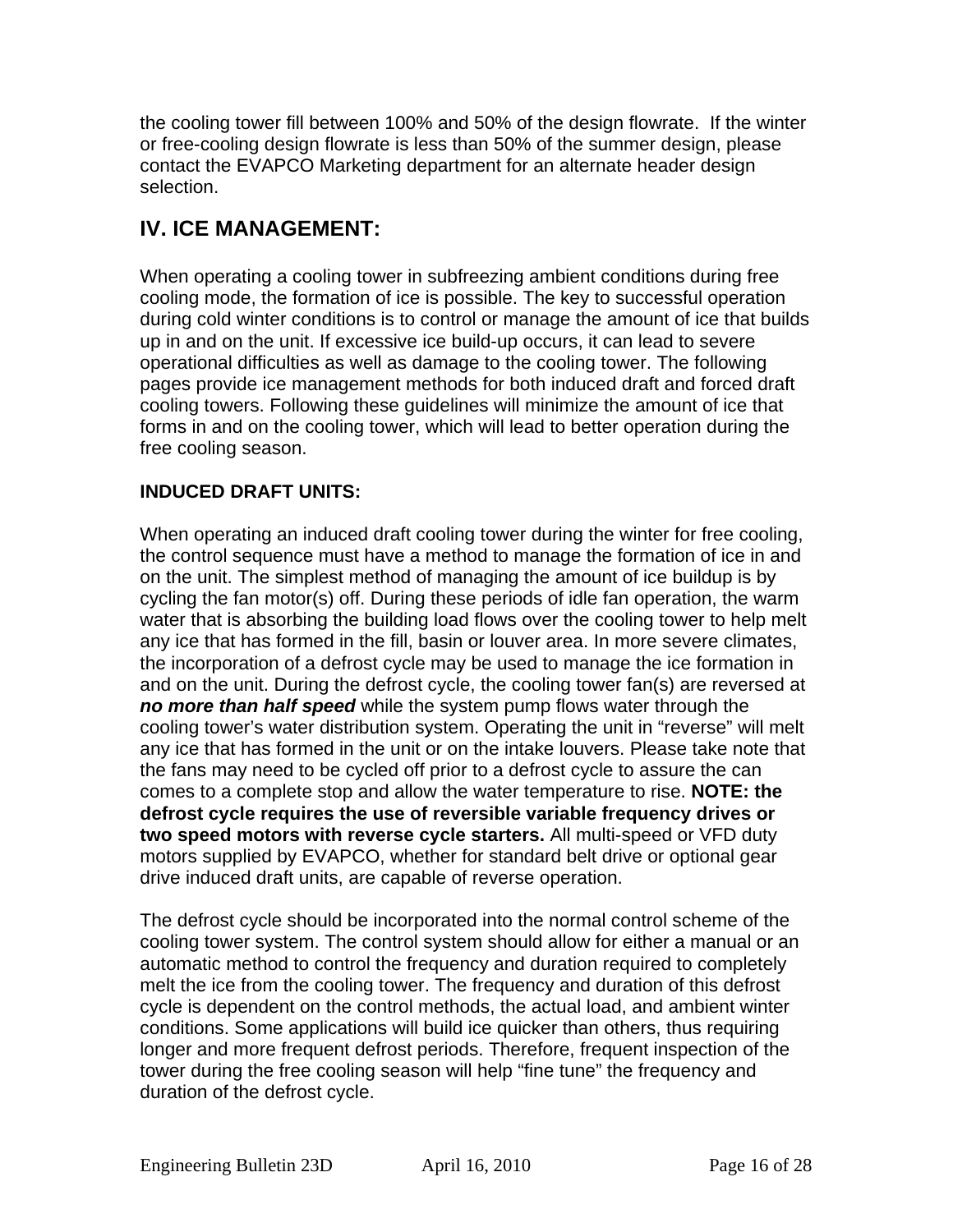*CAUTION: Running a defrost cycle during EXTREME ambient conditions may exacerbate a freezing problem. Consider the amount of heat entering the cooling tower and compare to the large volumes of very cold ambient air. Frequent inspections are recommended if a defrost cycle is planned during extremely low ambient temperatures.* 

Figure 7 shows acceptable and unacceptable levels of ice formation for an induced draft counterflow cooling tower. This figure illustrates that excess ice formation should be avoided between defrost cycles, since extreme amounts of ice buildup can damage the unit(s) or become a hazard to the building or its occupants if it falls.



Acceptable Counterflow Ice

Unacceptable Counterflow Ice

Figure 7: Acceptable and Unacceptable Counterflow Ice Formation

## **FORCED DRAFT UNITS:**

Defrost cycles are NOT recommended for forced draft cooling towers, since allowing the leaving water temperature set point to rise causes the fans to be off for very long periods of time, which for forced draft towers increases the potential for freezing of the fan drive components. In lieu of a defrost cycle, forced draft units should be operated at low speed (with a 2-speed motor) or minimum speed (no lower than 25% with a variable frequency drives) in order to maintain positive pressure inside the unit which helps prevent ice formation on the fan drive components.

## **V. Unit Maintenance:**

The best way to maintain cooling tower performance during the free cooling season is to ensure that the unit is in proper working condition. Normal routine maintenance should be performed on a more frequent basis than during summertime operation and any major repairs should be done before the winter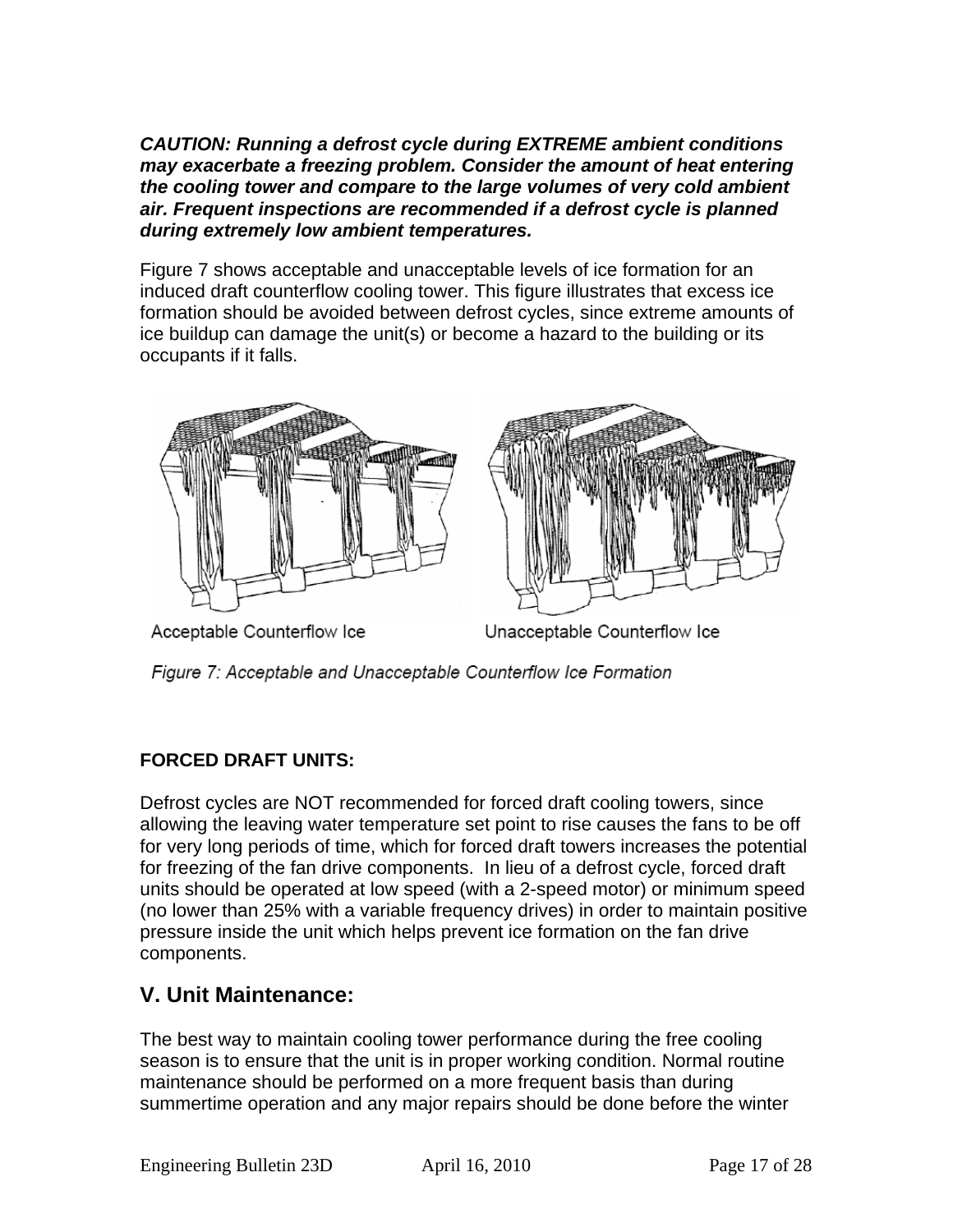cooling season arrives. The fan shaft and motor bearings (if applicable) should be lubricated properly to prevent moisture infiltration and freezing in the bearings. The belt tension should be checked and adjusted if not within the desired limits. The EVAPCO Maintenance Checklist (Appendix A) should be reviewed for a complete list of all maintenance items and their required frequency.

In addition to properly maintaining the cooling tower, frequent inspections during the free cooling season are strongly recommended. At a minimum, daily inspections should be made, although more frequent inspections are encouraged. Mornings are the most important time to conduct cooling tower inspections. During these daily inspections, it is advisable to do the following:

- check the strainers for cleanliness,
- verify that there is a proper spray pattern from the water distribution system,
- ensure that the float valve assembly is in proper working order,
- check the basin water level,
- check for any indications where ice buildup could lead to potential fan drive component failures.

On a regular basis, inspect the fan and motor bearings (if applicable) for proper lubrication and analyze the water quality to verify that it is within the recommended guidelines.

Other important items to check on a less frequent basis are: the basin heaters (if supplied); electronic water level control (if supplied); and heat tracing (if supplied) to make sure that they are operative.

Finally, periodically check for and repair piping or cold water basin leaks to ensure that a hazardous icing condition near the tower does not occur. Proper maintenance and frequent tower inspections are a relatively inexpensive form of cooling tower "insurance" and it can alleviate the many problems that cooling towers experience during the free cooling season.

## **Conclusions:**

Using a cooling tower for free cooling operation is an excellent method of reducing energy consumption and costs. However, proper system planning is required during the design stage. Additionally, proper unit selection, layout, piping and control sequences must be implemented. Methods for ice management must also be incorporated into the cooling tower control sequence. Finally, once the system is in place and operating, it needs to be properly maintained so that it can provide trouble free performance during the free cooling season.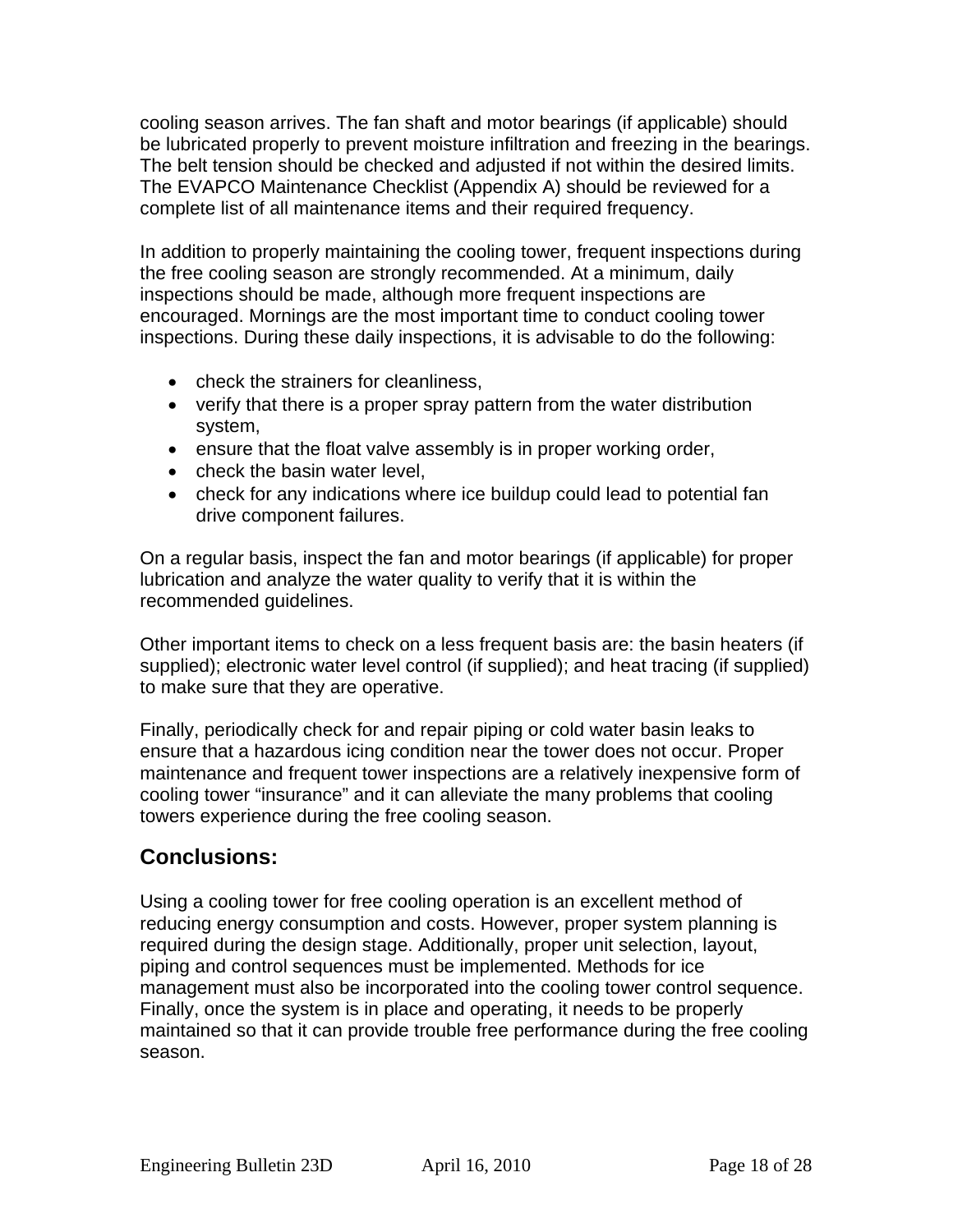### APPENDIX A



## **MAINTENANCE CHECKLIST**



| <b>PROCEDURE</b>                                                                                                                                                                 | JAN | 339 | MA 9 | APR | JUN | JUL | nue | 39. | ост | NOV | DEC |
|----------------------------------------------------------------------------------------------------------------------------------------------------------------------------------|-----|-----|------|-----|-----|-----|-----|-----|-----|-----|-----|
| 1. Clean pan strainer - monthly or as needed                                                                                                                                     |     |     |      |     |     |     |     |     |     |     |     |
| 2. Clean and flush pan** - quarterly or as needed                                                                                                                                |     |     |      |     |     |     |     |     |     |     |     |
| 3. Check bloed-off valve to make sure it is operative<br>- monthly                                                                                                               |     |     |      |     |     |     |     |     |     |     |     |
| Check operating level in pan and adjust float valve<br>4.<br>if necessary – monthly                                                                                              |     |     |      |     |     |     |     |     |     |     |     |
| 5. Check water distribution system and spray pattern<br>- monthly                                                                                                                |     |     |      |     |     |     |     |     |     |     |     |
| 6. Check drift eliminators - quarterly                                                                                                                                           |     |     |      |     |     |     |     |     |     |     |     |
| 7. Check the fan blades for cracks, missing balancing<br>weights, and vibrations - quarterly                                                                                     |     |     |      |     |     |     |     |     |     |     |     |
| 8. Lubricate fan shaft bearings" - every 1000 hours<br>of operation or every three months                                                                                        |     |     |      |     |     |     |     |     |     |     |     |
| 9. Lubricate fan motor bearings - see mfg's<br>instructions. Typically for non-sealed bearings,<br>every 2-3 years                                                               |     |     |      |     |     |     |     |     |     |     |     |
| 10. Check belt tension and adjust - monthly                                                                                                                                      |     |     |      |     |     |     |     |     |     |     |     |
| 11. Siding motor base - Inspect and grease<br>- annually or as needed                                                                                                            |     |     |      |     |     |     |     |     |     |     |     |
| 12. Check fan screens, inlet louvers and fans. Remove<br>any dirt or debris - monthly                                                                                            |     |     |      |     |     |     |     |     |     |     |     |
| 13. Inspect and clean protective finish - annually                                                                                                                               |     |     |      |     |     |     |     |     |     |     |     |
| -Galvanized: scrape and coat with ZRC                                                                                                                                            |     |     |      |     |     |     |     |     |     |     |     |
| -Stainless: clean and polish with a stainless<br>steel cleaner.                                                                                                                  |     |     |      |     |     |     |     |     |     |     |     |
| 14. Check water quality for biological contamination.<br>Clean unit as needed and contact a water treatment.<br>company for recommended water treatment<br>program** - regularly |     |     |      |     |     |     |     |     |     |     |     |

#### **OPTIONAL ACCESSORIES:**

| 1. Gear Reducer - Check oil level with unit stopped<br>- 24 hours after start-up & monthly                                            |  |  |  |  |  |  |
|---------------------------------------------------------------------------------------------------------------------------------------|--|--|--|--|--|--|
| Gear Reducer/Piping - Do visual inspection for oil<br>2.<br>leaks, auditory inspection for unusual noises and<br>vibrations - monthly |  |  |  |  |  |  |
| 3. Gear Reducer - Replace oil - semi-annually                                                                                         |  |  |  |  |  |  |
| Oil Pump - Do visual inspection for leaks and<br>proper wiring - monthly                                                              |  |  |  |  |  |  |
| Gear Reducen/Coupling - Check alignment of the<br>5.<br>system - 24 hours after start-up & monthly                                    |  |  |  |  |  |  |

\*See maintenance manual for start-up instructions and lubrication recommendations<br>\*\* Cooling Towers must be cleaned on a regular basis to prevent the growth of bacteria including Legionella Pneumophila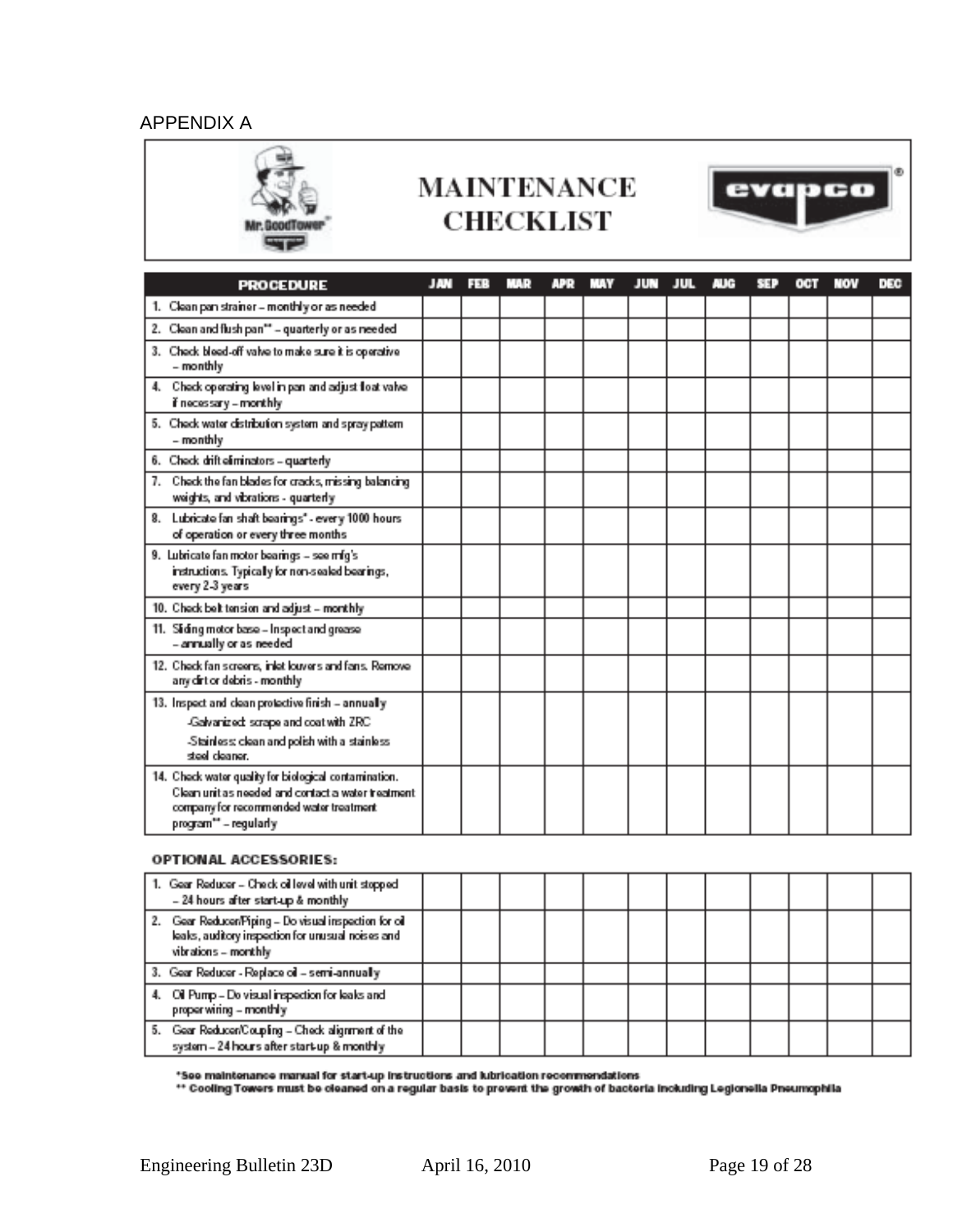

## **MAINTENANCE CHECKLIST**



| <b>PROCEDURE</b>                                                                                                                 | JAN | ES 3 | MA 9 | <b>APR</b> | 55 V | JUN | JUL | <b>AUG</b> | SEP | OCT | NOV | DEC |
|----------------------------------------------------------------------------------------------------------------------------------|-----|------|------|------------|------|-----|-----|------------|-----|-----|-----|-----|
| 6. Coupling/Shaft - Inspectifiex elements and<br>hardware for tightness, proper torque & crack/<br>deterioration - monthly       |     |      |      |            |      |     |     |            |     |     |     |     |
| 7. Heater Controller - Inspect controller and clean<br>probe ends - quarterly                                                    |     |      |      |            |      |     |     |            |     |     |     |     |
| 8. Heater - Inspect junction box for loose wiring and<br>moisture - one month after start-up and semi-<br>annually               |     |      |      |            |      |     |     |            |     |     |     |     |
| 9. Heater - Inspect elements for scale build-up<br>– quarterly                                                                   |     |      |      |            |      |     |     |            |     |     |     |     |
| 10. Electronic Water Level Controller - Inspect junction.<br>box for loose wiring and moisture – semi-annually.                  |     |      |      |            |      |     |     |            |     |     |     |     |
| 11. Electronic Water Level Controller - Clean probe<br>ends of scale build-up - quarterly                                        |     |      |      |            |      |     |     |            |     |     |     |     |
| 12. Electronic Water Level Controller - Clean inside<br>the standpipe - annually                                                 |     |      |      |            |      |     |     |            |     |     |     |     |
| 13. Solenoid Make-up Valve - Inspect and clean valve<br>of debris - as needed                                                    |     |      |      |            |      |     |     |            |     |     |     |     |
| 14. Vibration Switch (mechanical) - Inspect enclosure<br>for loose wiring and moisture - one month after<br>start-up and monthly |     |      |      |            |      |     |     |            |     |     |     |     |
| 15. Vibration Switch - Adjust the sensitivity - during<br>start-up and annually                                                  |     |      |      |            |      |     |     |            |     |     |     |     |
| 16. Sump Sweeper Piping - Inspect and clean piping<br>of debris – semi-annually                                                  |     |      |      |            |      |     |     |            |     |     |     |     |
| 17. Water Level Indicator - Inspect and clean<br>- annually                                                                      |     |      |      |            |      |     |     |            |     |     |     |     |
| <b>DURING IDLE PERIODS:</b>                                                                                                      |     |      |      |            |      |     |     |            |     |     |     |     |
| 1. Few Weeks: Run gear reducer for 5 minutes<br>– weekly                                                                         |     |      |      |            |      |     |     |            |     |     |     |     |
| 2. Several Weeks: Completely fill gear reducer with<br>oil. Drain to normal level prior to running.                              |     |      |      |            |      |     |     |            |     |     |     |     |
| 3. One Month or longer: Rotate motor shaft/fan 10<br>turns-bi-weekly                                                             |     |      |      |            |      |     |     |            |     |     |     |     |
| 4. One Month or longer: Megger test motor windings<br>– semi-annually                                                            |     |      |      |            |      |     |     |            |     |     |     |     |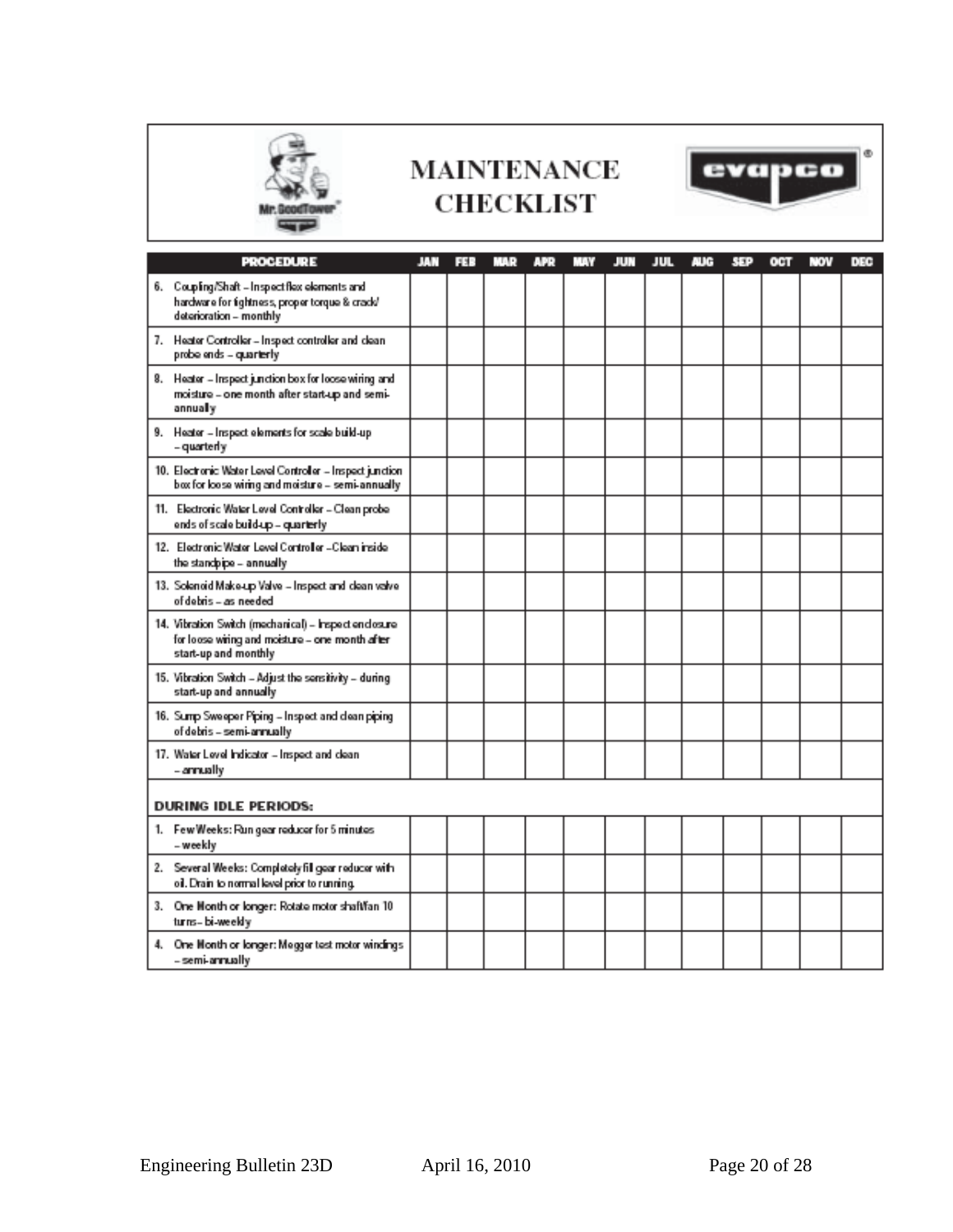APPENDIX B: Induced Draft Towers: Two Speed Fan Motor Control Sequences

### System Off / No Load

System pumps and fans off. Basin heaters cycle, as required, to maintain minimum basin water temperature (40ºF).

### System Temperature Rises

System pumps turn on. Interlock in pump starter turns basin heaters off. Tower supply valve is positioned to allow full water flow to bypass the tower's water distribution system.

If the system temperature rises above the minimum control point, the tower supply valve is opened to allow full flow to the tower's water distribution system.

If the system temperature continues to rise, the tower fan motor(s) is turned to low speed. In multiple cell units, the fans in each operating cell are turned to low speed. ALL OPERATING CELLS IN MULTIPLE CELL TOWERS MUST BE CONTROLLED TOGETHER TO PREVENT ICING IN THE BASIN.

If the system temperature continues to rise, all fans in the operating cells are turned to high speed.

#### System Temperature Stabilizes

Control the tower leaving water temperature by cycling fans between high and low speeds. Allow for a time delay when switching from high to low speed.

### Scheduled Defrost Cycle

Periodically, all fans should be cycled off and then reversed at low speed allowing the system water temperature to rise and melt the ice that may have formed in the unit. Allow for a time delay when reversing fans. Inspect the tower regularly during subfreezing temperatures to determine the frequency and length of the defrost cycle.

### System Temperature Drops

If the system temperature drops to the minimum control point, turn the fans off. If the system temperature drops to below the minimum control point, the tower supply bypass valve opens to allow full flow to bypass the tower's water distribution system.

### System Off / No Load

System pump and tower fans turn off. Starter interlock energizes the basin heaters.

NOTE: MINIMUM CONTROL POINT SHOULD NEVER BE LOWER THAN 42ºF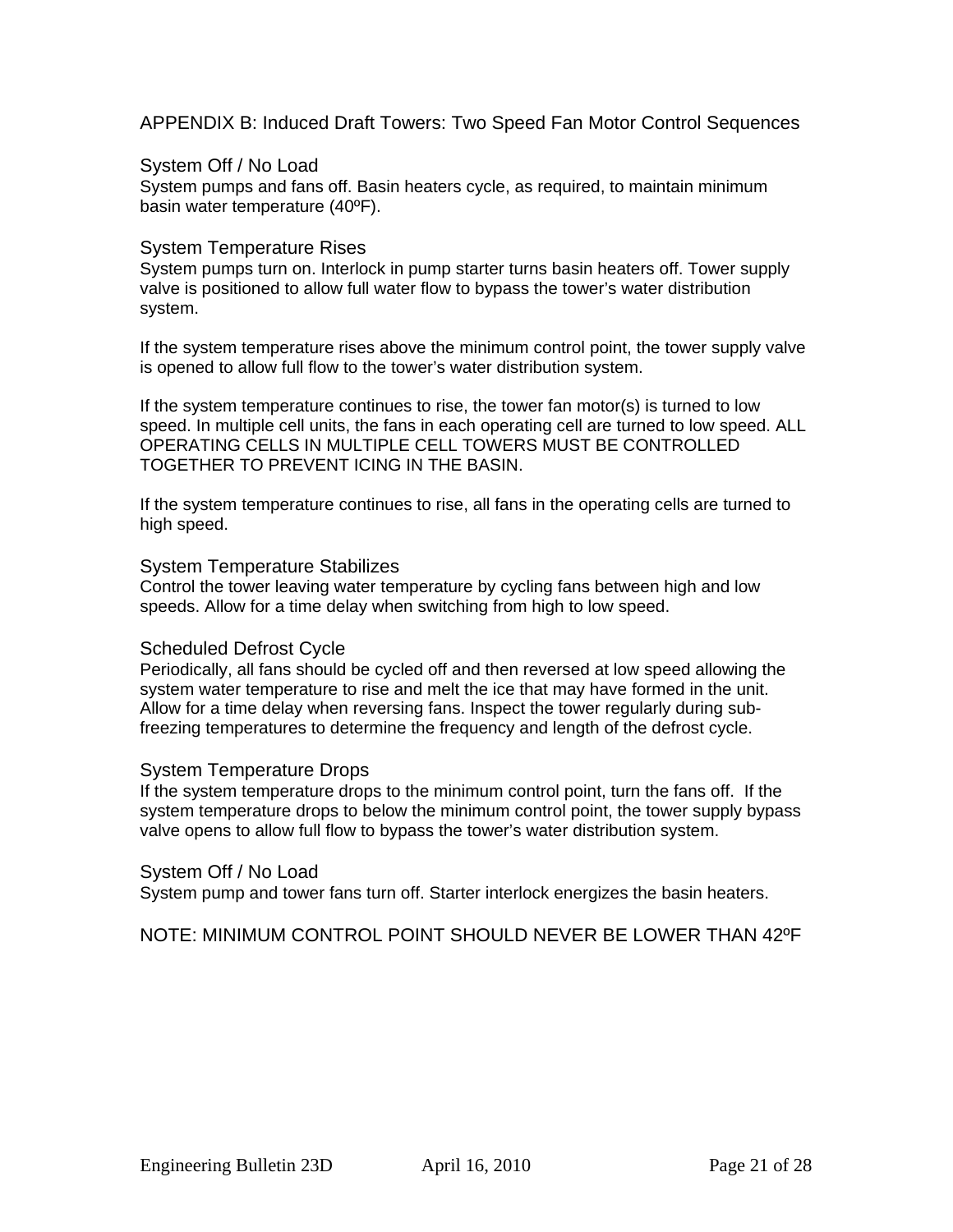APPENDIX C: Induced Draft: Variable Speed Fan Motor Control Sequence

### System Off/ No Load

System pumps and fans off. Basin heaters cycle, as required, to maintain minimum basin water temperature (40°F).

### System Temperature Rises

System pumps turn on. Interlock in pump starter turns basin heaters off. Tower supply valve is positioned to allow full water flow to bypass to the tower's water distribution system.

If the system temperature rises above the minimum control point, the tower supply valve is opened to allow full flow to the tower's water distribution system. If the system temperature continues to rise, the variable speed controller turns tower fans to minimum speed.

Note: During sub-freezing weather the minimum recommended speed for variable speed controllers is 50%. ALL FANS IN OPERATING CELLS OF MULTIPLE CELL TOWERS MUST BE CONTROLLED TOGETHER TO PREVENT ICING IN THE FANS.

If the system temperature continues to rise, then all fans in operating cells are increased, as required, up to full speed.

### System Temperature Stabilizes

Control the tower leaving water temperature by modulating the fan speeds between 50 and 100%.

### System Defrost Cycle

Periodically, all fans should be cycled off and then reversed at 50% fan speed allowing the system water temperature to rise and melt the ice that may have formed in the unit. Allow a time delay when switching from forward to reverse fan speed. Inspect the tower regularly during subfreezing temperatures to determine the frequency and length of the defrost cycle.

### System Temperature Drops

Decrease fan speed, as required down to 50%. If the system temperature drops to minimum control point, turn the fan off.

NOTE: During extreme sub-frezing weather, it may be necessary to open the bypass valve upon fan shut down to prevent ice formation on air inlet louvers, if extended drip angles have not been provided.

If the system temperature continues to drop below the minimum control point, the tower supply bypass valve opens to allow full flow to bypass the tower's water distribution system.

System Off/ No Load System pump turns off. Starter interlock energizes the basin heaters. NOTE: MINIMUM CONTROL POINT SHOULD NEVER BE LOWER THAN 42ºF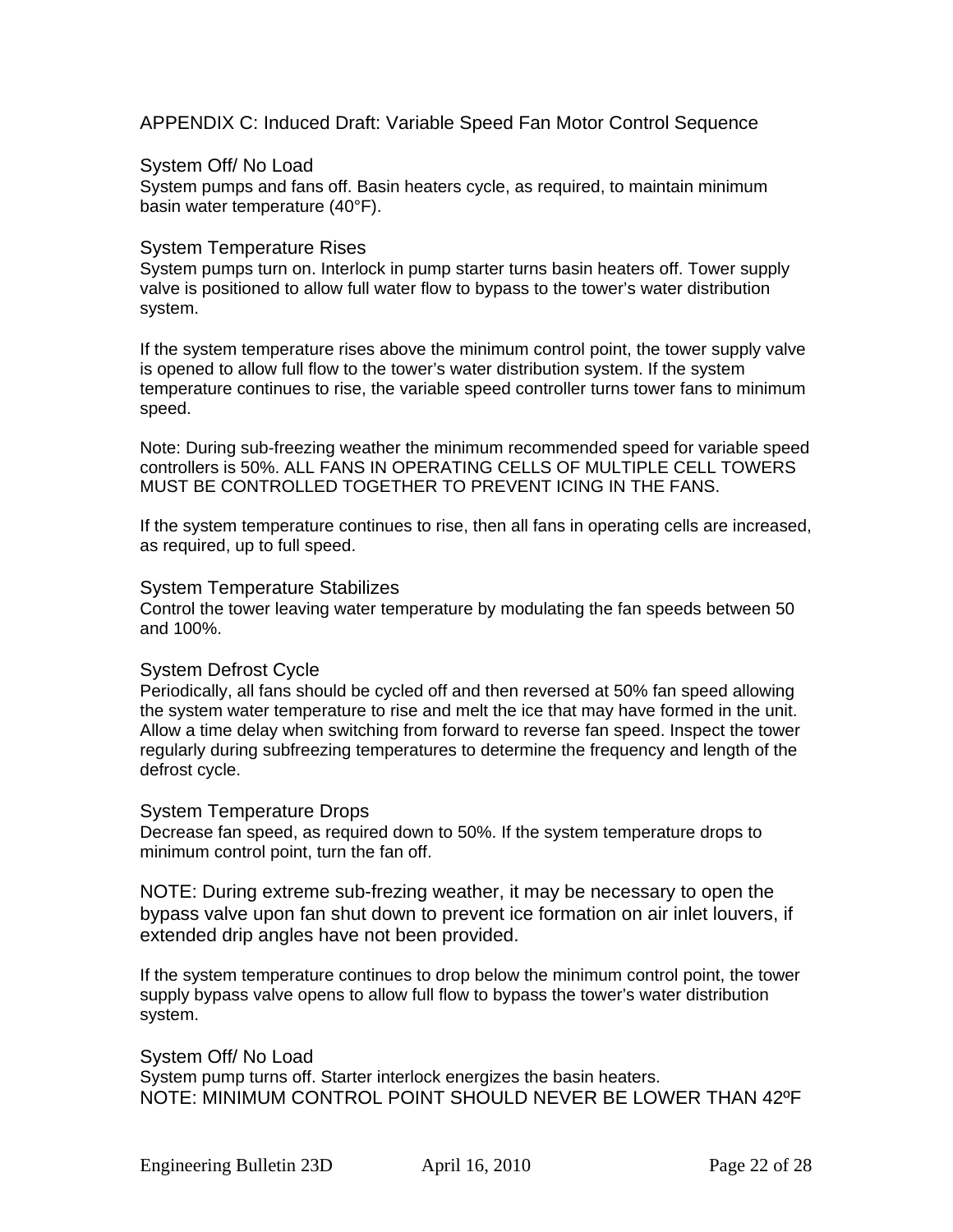APPENDIX D: Forced Draft Towers Two Speed Motor Control Sequence

### System Off/ No Load

System pumps and fans off. Basin heaters cycle, as required, to maintain minimum water temperature (40°F).

### System Temperature Rises

System pumps turn on. Interlock in pump starter turns heater off. Tower supply valve is positioned to allow full water flow to bypass the tower's water distribution system.

If the system temperature rises above minimum control point, the tower supply valve is opened to allow full flow to the tower's water distribution system.

If the system temperature continues to rise, the tower fan motor(s) is turned to low speed. In multiple cell units, the fans in each operating cell are turned to low speed. ALL OPERATING CELLS IN MULTIPLE CELL TOWERS MUST BE CONTROLLED TOGETHER TO PREVENT ICING IN THE BASIN.

If the system temperature continues to rise, all fans in the operating cells are turned to high speed.

### System Temperature Stabilizes

Control the tower leaving water temperature by cycling fans between high and low speeds. Allow for a time delay when switching from high to low speed.

### Scheduled Defrost Cycle

Periodically, all fans should be cycled off allowing the system water temperature to rise and melt the ice that may have formed in the unit. Inspect the tower regularly during subfreezing temperatures to determine the frequency and length of the defrost cycle.

Fans should not be idle for long periods of time while water is flowing to the water distribution system, since condensate can form and eventually freeze on the fans and drive components which could lead to their failure when the tower is restarted. Cycle the fans periodically to prevent condensate from freezing and putting fans out of balance.

### System Temperature Drop

If the system temperature drops to the minimum control point, turn the fans off. If the system temperature continues to drop below the minimum control point, the tower supply bypass valve opens to allow full flow to bypass the tower's water distribution system.

### System Off / No Load

System pump and tower fans turn off. Starter interlock energizes the basin heaters.

### NOTE: MINIMUM CONTROL POINT SHOULD NEVER BE LOWER THAN 42°F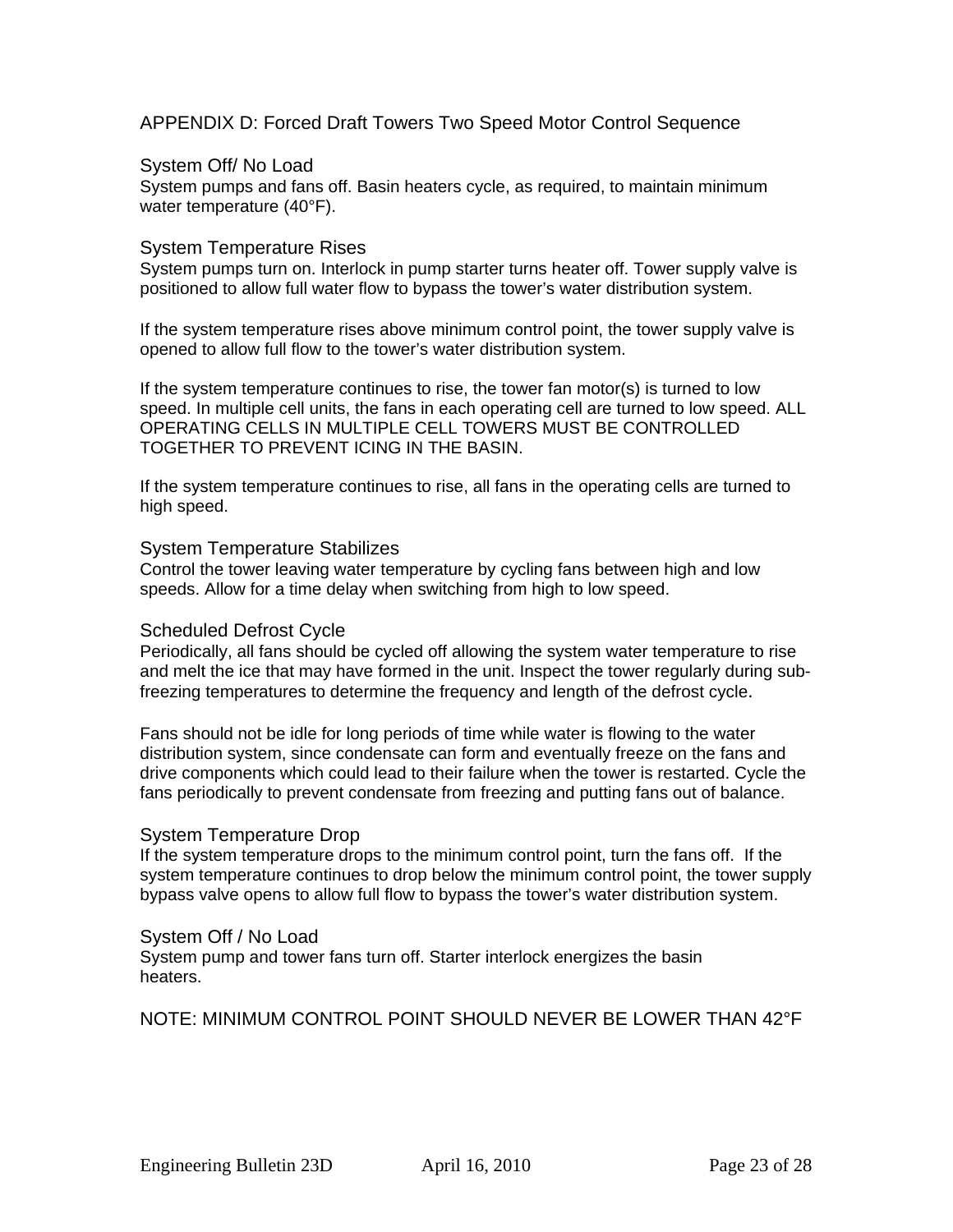APPENDIX E: Forced Draft Towers: Variable Speed Fan Motor Control **Sequence** 

System Off/ No Load

System pumps and fans off. Basin heaters cycle, as required, to maintain minimum basin water temperature (40°F)

### System Temperature Rises

System pump turn on. Interlock in pump starter turns basin heaters off. Tower supply valve is positioned to allow full water flow to bypass the tower's water distribution system.

If the system temperature rises above the minimum control point, the tower supply valve is opened to allow full flow to the tower's water distribution system. Variable speed controller turns tower fans to minimum speed.

Note: During sub-freezing weather, forced draft modes should have a minimum 10% fan speed whenever water is directed to tower's water distribution system to prevent ice from forming on the fans and drive components. ALL OPERATING CELLS OF MULTIPLE CELL TOWERS MUST BE CONTROLLED TOGETHER TO PREVENT ICING IN THE BASIN.

If the system temperature continues to rise, then all fans in operating cells are increased, as required, up to full speed.

### System Temperature Stabilizes

Control the tower leaving water temperature by modulating the fan speeds between 10 and 100%.

### System Temperature Drop

Decrease fan speed, as required, down to 25% if the system temperature drops to a minimum control point the tower supply bypass valve opens to allow full flow to bypass the tower's water distribution system. Variable speed controller turns tower fans off.

### System Off/No Load

System pump turns off. Starter interlock energizes the basin heaters.

NOTE: MINIMUM CONTROL POINT SHOULD NEVER BE LOWER THAN 42°F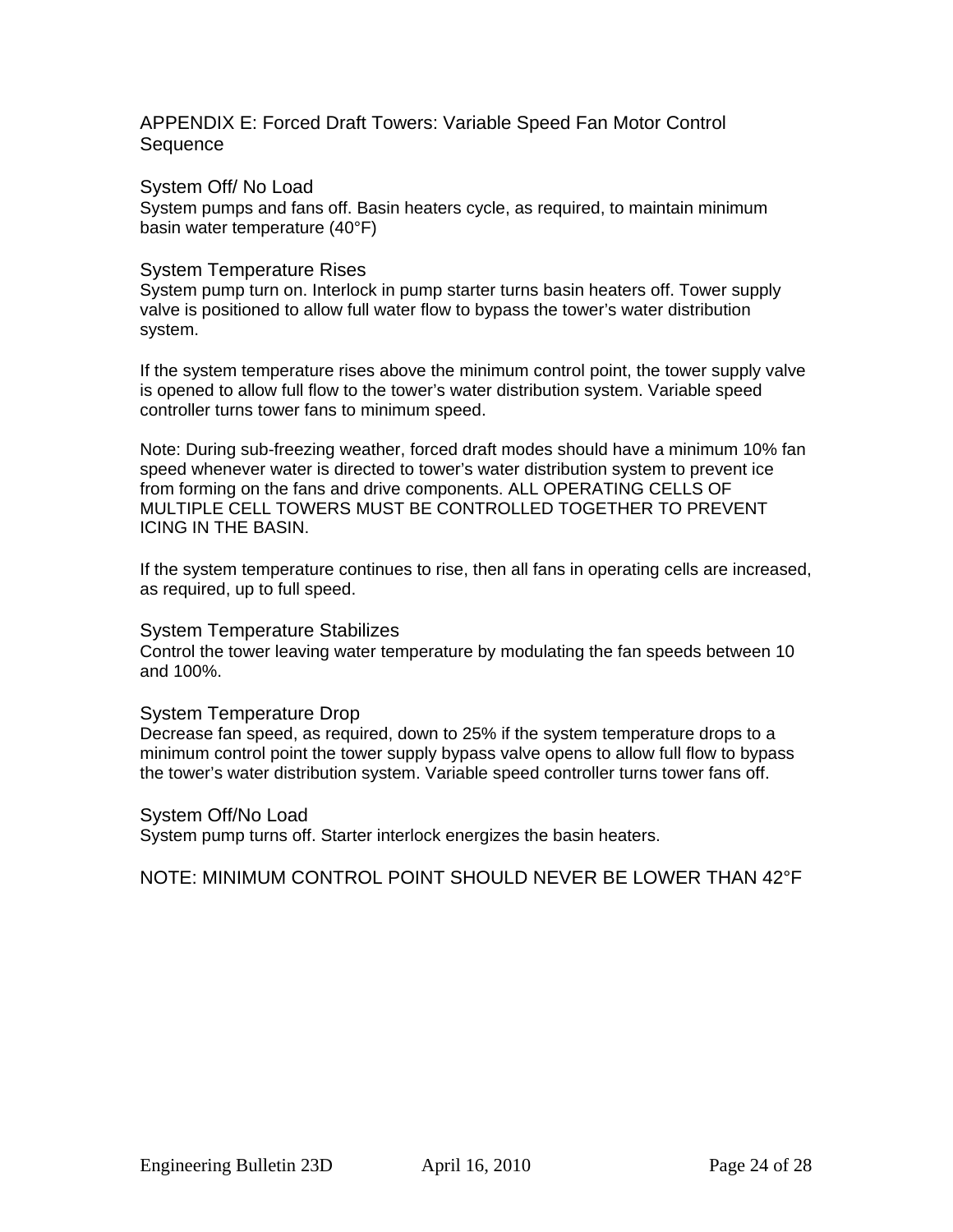### APPENDIX F: System Design Guidelines

1. Early in the design phase of a project, the winter design loads and operating conditions for free cooling need to be established. Typically, the winter design loads are much smaller than those experienced during the summer. During the summer cooling season, the design range (entering minus leaving water temperature) and flow rate is greater than what is required for free cooling operation during winter. The design range for a typical summer air conditioning application is 10 degrees. However, when a cooling tower is used for free cooling, the heat of compression no longer needs to be absorbed. Therefore, the cooling range is reduced from 10 degrees to 8 degrees.

There are applications where the full load of the building may still need to be rejected by the cooling tower. Please note: Although the winter design loads are smaller than the summer design loads, it is more difficult for the cooling tower to satisfy the winder conditions. Please verify that the cooling tower will meet the winter design requirements. Contact the Evapco marketing department for assistance in selecting the proper cooling tower for your particular application.

2. When establishing the winter design conditions, do not specify very low leaving water temperatures. EVAPCO recommends a minimum leaving water temperature of 45 degrees.

3. Low flow conditions should be avoided. Flow rates should be as high as possible. Partial bypasses should NEVER be used during free cooling operation. The potential to form ice on the fill is greater when flow rates over the tower are reduced.

4. Cooling tower selection is very important. Although a single cell unit may meet the summer and winter design conditions, a multiple cell unit may be a better selection for winter operation. Since the winter design load is less than the summer load, it can be concentrated in fewer cells. A multiple cell unit allows the flow rate per cell to remain high, reducing the potential for ice to form in the unit. Multiple cell units also provide back up capacity if an operating cell were to fail.

5. The leaving water temperature should be monitored in all cells of multiple cell units. If the leaving water temperature of any particular cell drops too low, an alarm should be sent to the motor control center and all fans should be cycled off.

6. For most typical free cooling applications, standard unit construction will perform satisfactorily. However, for applications that experience very severe winter conditions, modifications to the cooling tower can be made to ensure better operation during free cooling. Accessories, such as basin heaters, electronic water level control, etc., can ensure that the cooling tower will function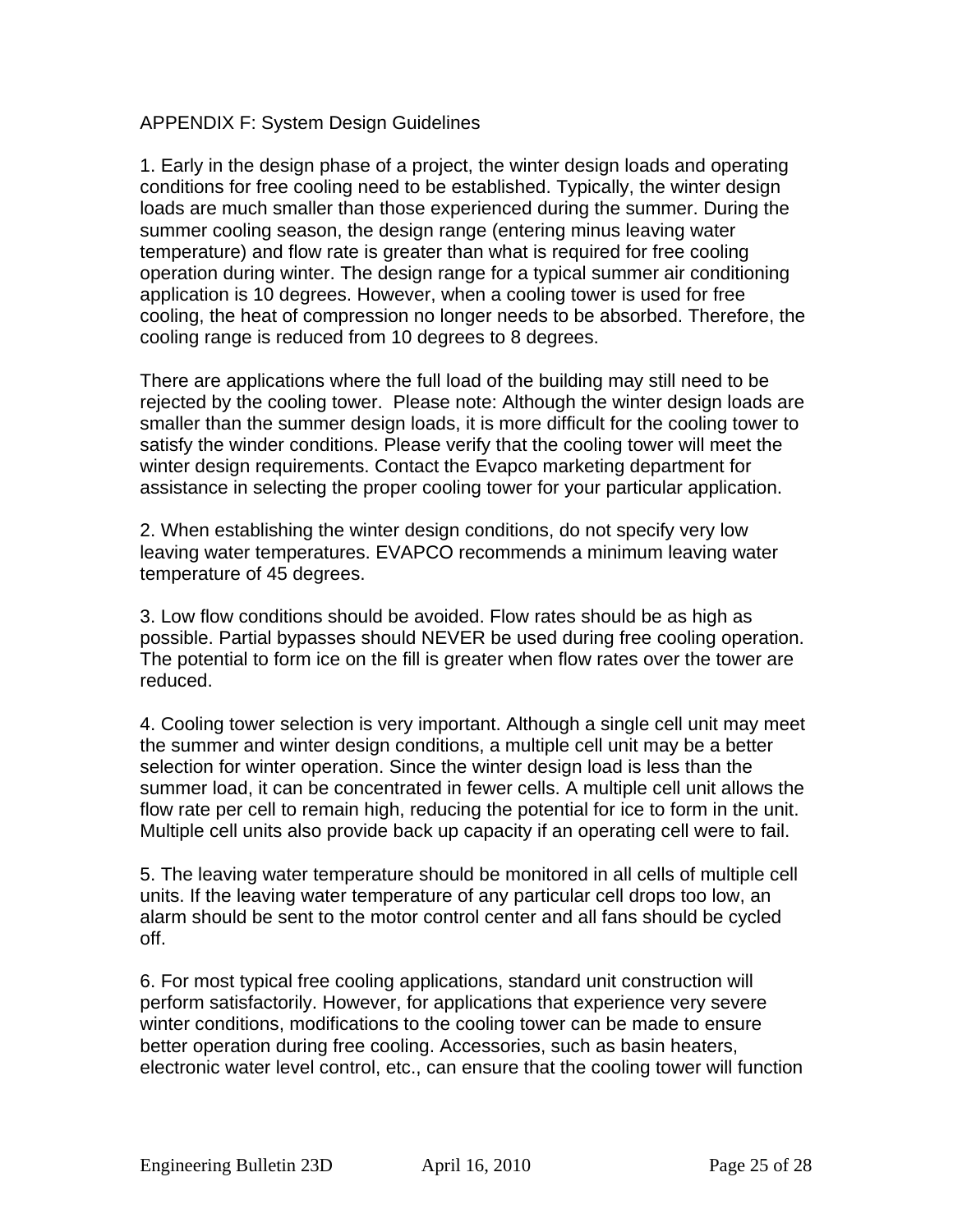properly during continued periods of very low ambient operation. Contact the Marketing Department for the optional unit accessories.

7. For applications that have continuous periods of free cooling operation in low ambient conditions, the control system design should include a defrost cycle. The defrost cycle allows the water running through the tower to warm up and melt the ice that has formed in the unit. Since defrost cycles include periods of time with pumps on and fans off, it is imperative that frequent tower inspections be done to determine their frequency and length.

8. For induced draft unit applications, where severe winter temperatures are experienced, additional means of ice management should be undertaken. The ability to reverse the fans at half speed is recommended. During very low ambient temperatures, reverse fan operation will melt the ice that has formed inside the unit and on the inlet louvers. Note that reverse fan operation requires reversing motor starters or variable frequency drives that can be programmed for reverse fan rotation.

9. For additional design assistance, contact EVAPCO's Marketing **Department**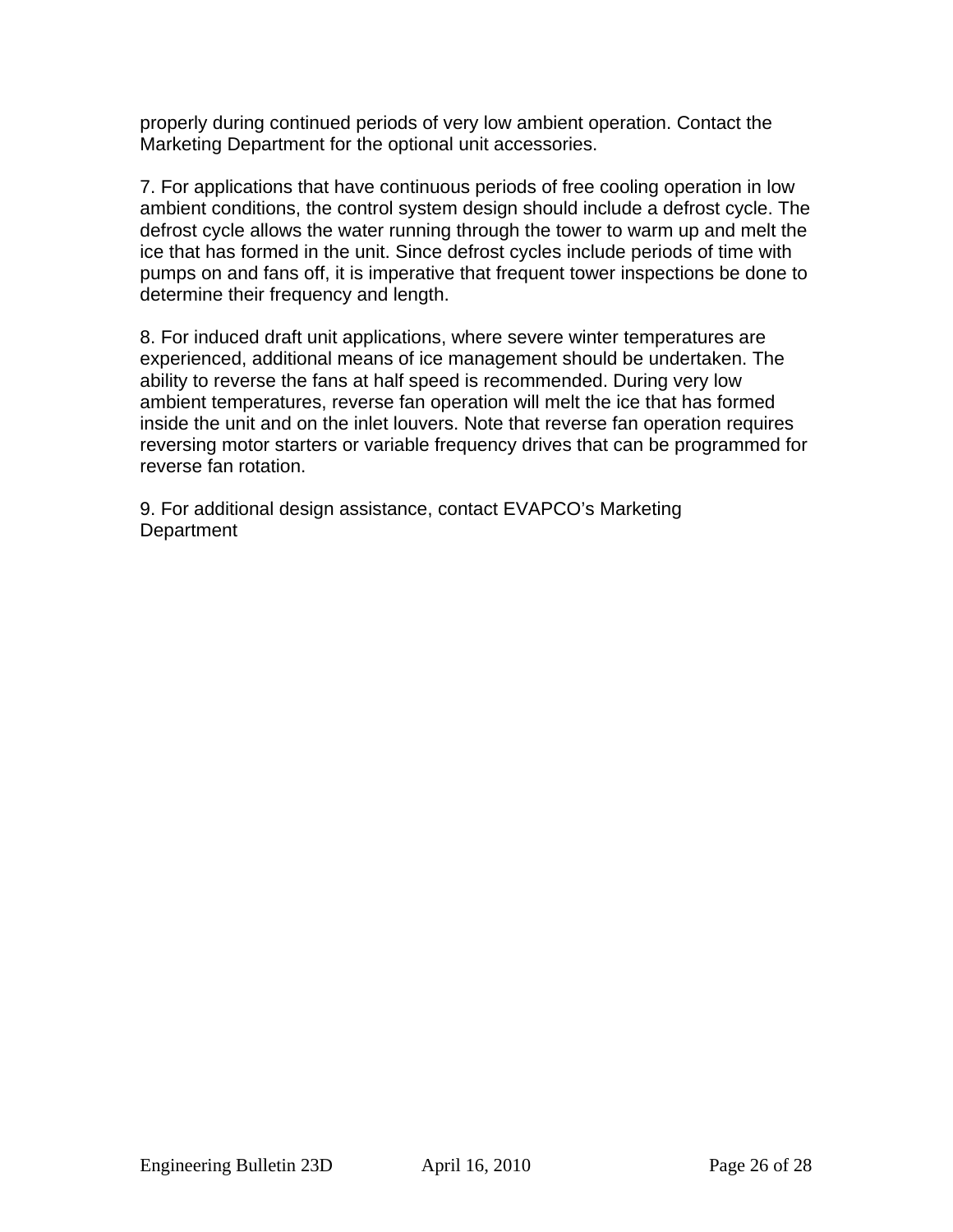APPENDIX G: System Operation Troubleshooting Guidelines

When an operational problem is encountered with a cooling tower operating in the winter, such as extreme ice build up, the following information should be obtained. Obtaining this information will help provide a solution to the particular problem.

1. First, determine where the ice has formed in the unit. Has it formed on the fill? This indicates low water flow. Inlet louvers? This indicates that fan(s) have been off for an extended period. Water distribution system, etc.? This indicates low water flow.

2. Determine what has happened to the cooling tower. Has there been a loss in cooling capacity? Has there been excessive vibration in the mechanical equipment? Have the overloads in the motors tripped?

3. Review the free cooling control sequence and determine the operating conditions of the cooling tower.

- What is the operating sequence for the fan and pump control? Have any of the system parameters been inadvertently changed?
- What type of application is the cooling tower used for? Is it an air conditioning or process application? Are the loads constant throughout the day or do they fluctuate?
- What are the condenser water flow rates? What are the entering and leaving water temperatures?
- What is the outside ambient temperature? Has it dropped significantly?
- Have the sensing devices been located properly?

4. Review the layout of the cooling tower(s). Does the installation meet EVAPCO's recommended guidelines? What is the speed and direction of the prevailing winds? Are the prevailing winds causing recirculation?

5. Determine the condition of the cooling tower(s).

- Has the cooling tower been kept clean?
- Are there any clogged nozzles?
- Are there any leaks in the unit?

6. Finally, determine whether the problem has been encountered in the past. Something that was done in the past may solve the current operational problem.

Several solutions to the common problems that are encountered with cooling towers operating during the winter are listed below. These guidelines can ensure that the ice formed in the units is maintained to manageable levels.